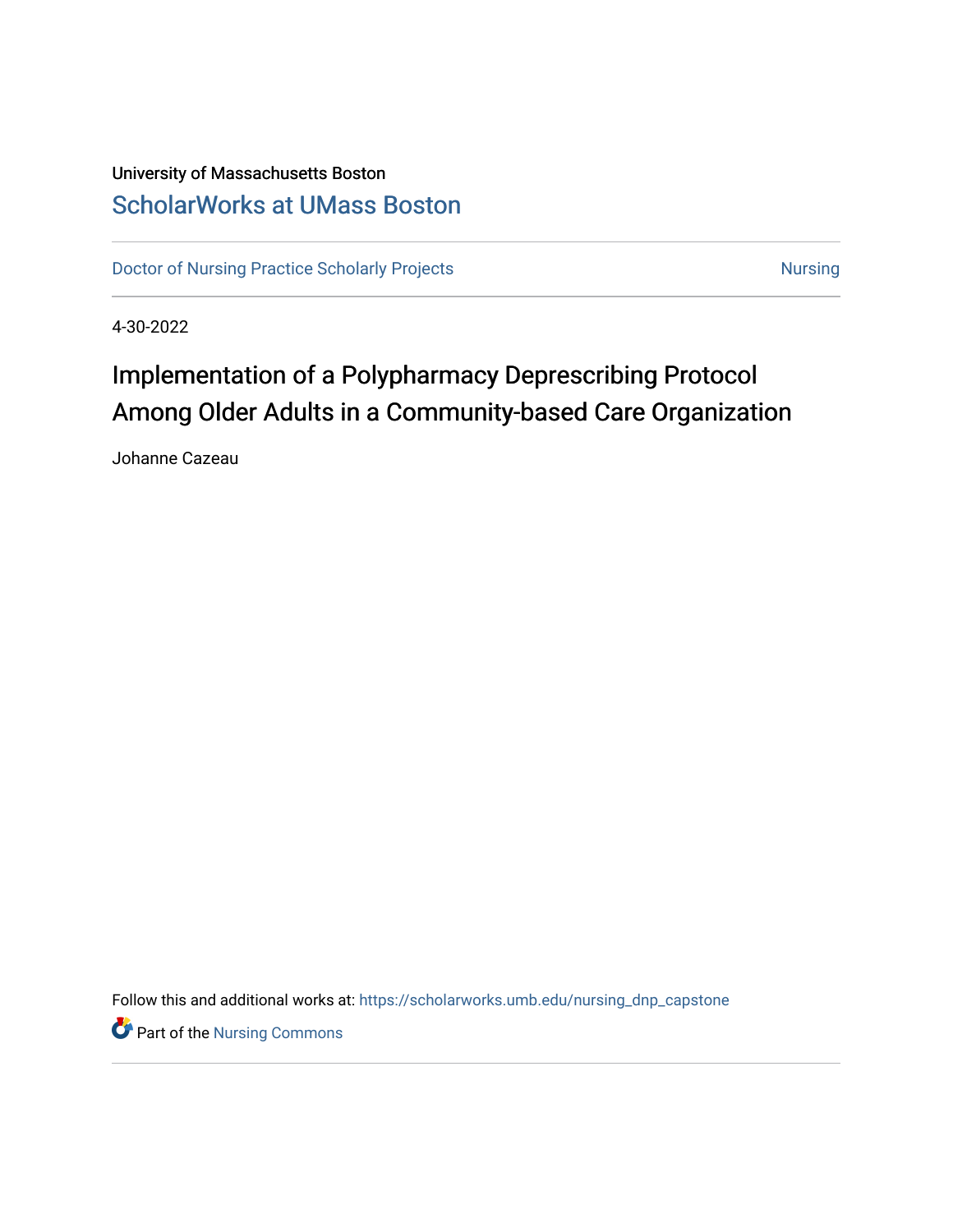# **Implementation of a Polypharmacy Deprescribing Protocol Among Older Adults in a Community-based Care Organization.**

A Doctor of Nursing Practice Scholarly Project

By

# **JOHANNE CAZEAU**

Submitted to the Office of Graduate Studies and Research, University of Massachusetts Boston, in partial fulfillment of the requirements for the degree of

## DOCTOR OF NURSING PRACTICE

# **April 30, 2022**

Department of Nursing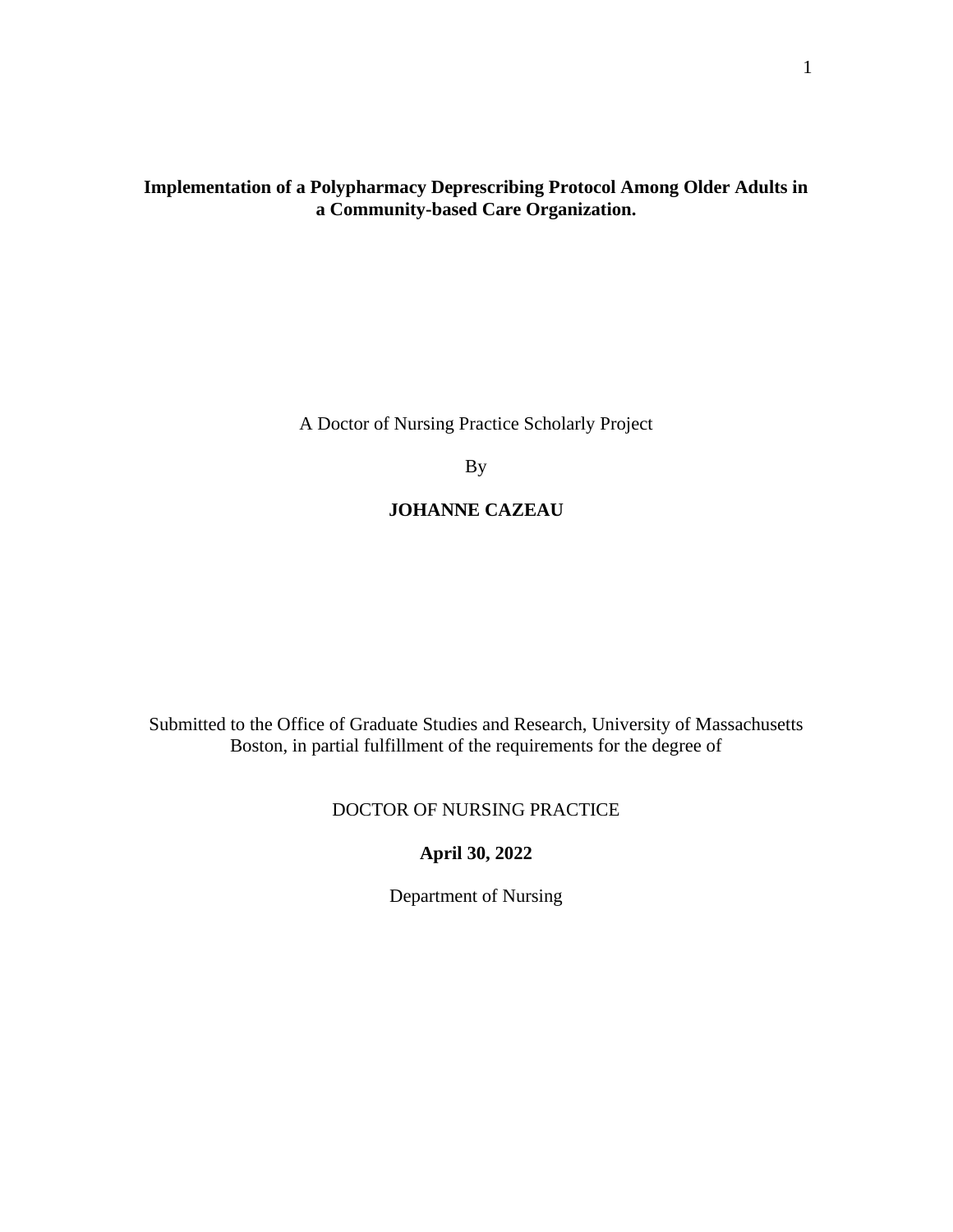#### **Abstract**

**Background:** Polypharmacy, defined as the use of five or more medications, has the potential to increase morbidity, mortality and decrease quality of life. Older adults are disproportionately affected by polypharmacy. Decreasing polypharmacy could prevent morbidity and mortality while saving millions of dollars annually. The use of the ARMOR tool has been shown to decrease polypharmacy and the prescribing of inappropriate medications among the elderly.

**Local problem:** There is a high prevalence of polypharmacy among older adult patients at the managed care organization where this quality improvement project was implemented. Among a panel of 30 members, almost all (n=29) were taking at least 10 medications.

**Methods**: The ARMOR tool, was implemented using a polypharmacy deprescribing protocol among older adults in a community-based care organization. This quality improvement project tested the feasibility, acceptability, and effectiveness of the ARMOR tool among older adults enrolled in a managed care organization in Massachusetts. Older patients taking 10 or more medications were eligible for a multidisciplinary team-based review using the ARMOR tool. The ARMOR tool was used as a guide using sequential steps in deciding whether medications should be discontinued. **Intervention:** The ARMOR tool was used to enhance knowledge and deprescribe as necessary with primary care provider approval. During the twelve-week implementation, older adults taking 10 or more medications were screened using the ARMOR tool's criteria. The clinical pharmacist was consulted as necessary.

**Results:** Following the implementation of the ARMOR step by step process, there was a meaningful decrease in polypharmacy for those participants who could complete all phases of the tool. Thirty patients were deemed eligible for the pathway; 30% (n=9) were able to complete all phases of the ARMOR tool. Of these nine members, there was an 18 percent decrease in the number of medications prescribed.

**Summary:** For those patients in whom the full ARMOR tool could be implemented; there was a clinically significant improvement in polypharmacy. However, in the majority of patients, clinicians were not able to complete the final step in the ARMOR tool which was to coordinate deprescribing with the PCP. Education about polypharmacy and organizational changes to partner with primary care providers around polypharmacy is needed.

*Keywords:* ARMOR tool, polypharmacy, older adults, deprescribing tools, prescription of inappropriate prescribing, drug interactions, adverse drug events.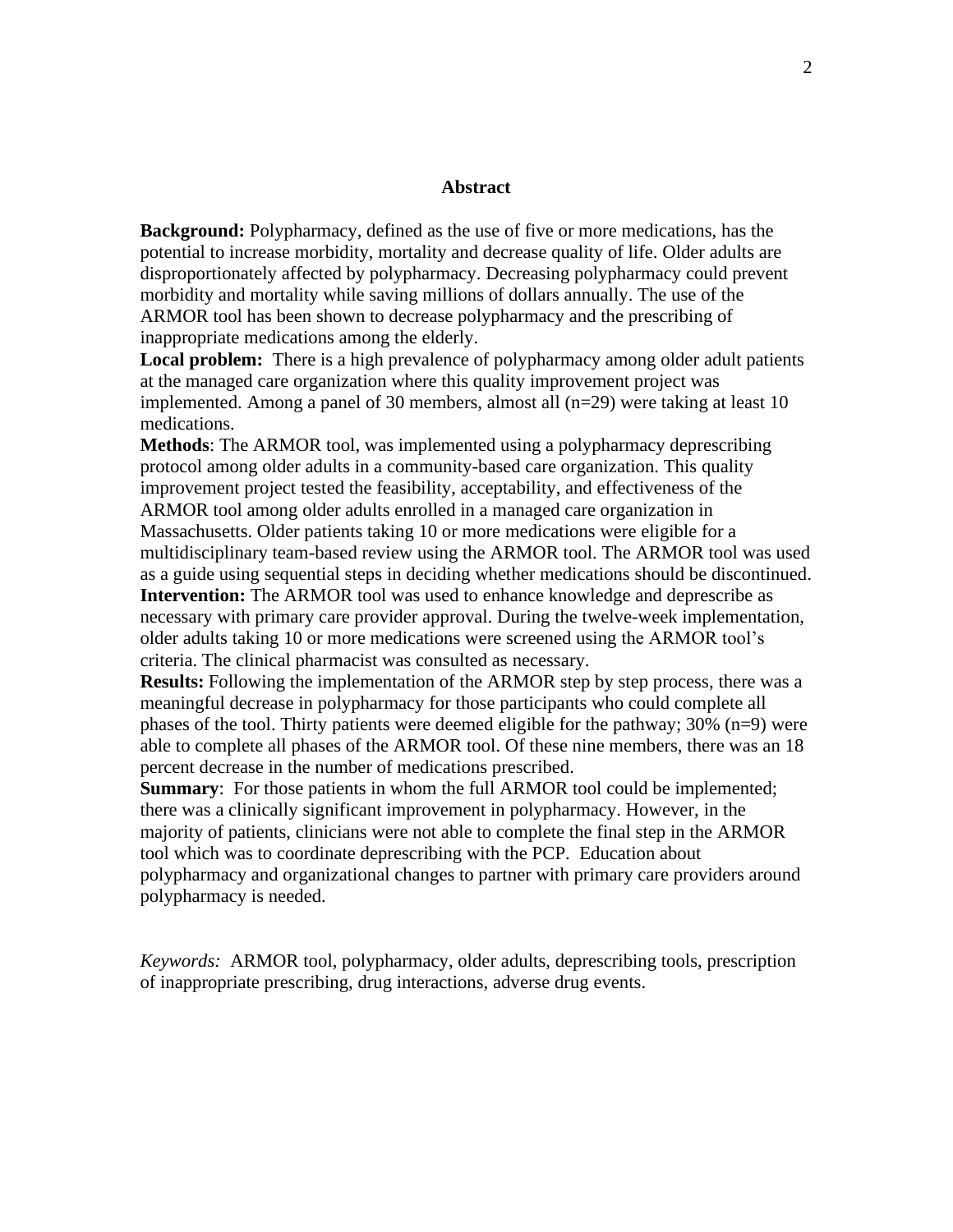#### **Introduction**

Polypharmacy is a significant problem for both the elderly and the healthcare system. An increase in the number of medications that are taken, especially if an elderly patient is taking five or more medications increases the risk for adverse drug events: including adverse drug interactions, medication non-adherence, and reduced functional capacity such as neurological impairments and increase incidents of falls.

Despite the high prevalence and known issues, there is no real consensus definition of polypharmacy, although it is commonly accepted as five or more medications (Masnoon et al., 2017). The term polypharmacy is often used when multiple medications are used by a patient or when more drugs are prescribed than clinically necessary (Haque, 2009). Eighty percent of the elderly are on as many as seven medications while fifty eight percent takes five or more (Cantlay et al., 2016). Polypharmacy and associated adverse drug events were responsible for approximately 100,000 emergent hospitalizations in the older adult population and approximately 136 billion dollars are spent annually on the treatment of over 2 million adverse drug events (Terrery & Nicoteri, 2016). Polypharmacy and the use of inappropriate drugs have immediate consequences on drug interactions, adverse effects, higher frequency of required healthcare visit, and functional outcomes.

 The number of older adults dealing with polypharmacy is growing rapidly due to disease-specific guidelines that recommend multiple drugs at lower doses to attain the best possible health outcomes with the minimum of side effects (Nobili et al. 2011). Despite public health advances that have increased the life expectancy of older adults by 30 years, the risk of developing a chronic disease increases as individuals age, which in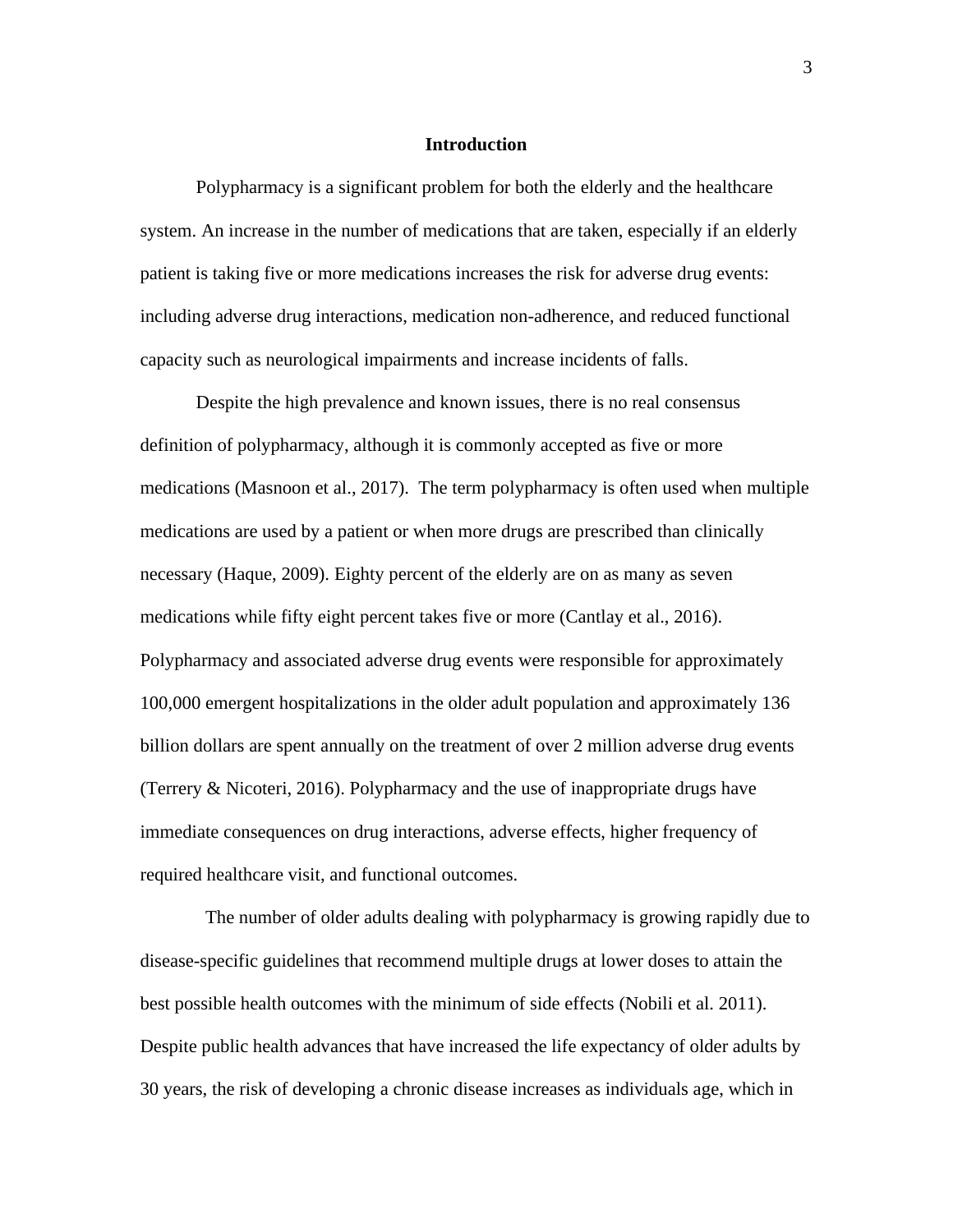turn, could lead to multiple medications being prescribed. The potential for increased problems with polypharmacy can occur when patients are prescribed medications by multiple healthcare providers as a result of fragmented care. System-level factors which contribute to polypharmacy are related to poorly updated medical records, the use of multiple specialties and lack of communications between providers, automatic refills of medications that have already been discontinued by providers and the lack of consistency in using just one pharmacy (Halli et al., 2019).

#### *Local Problem*

At the organization where the project was carried out, there is a high prevalence of polypharmacy among the elderly members. A preliminary review of one provider's panel of 72 members revealed that of the 30 members who were ages 60 and older, every member  $(n=30)$  was on ten or more medications, and most were taking in excess of 10 medications a day. Of note, 16 members (52%) were taking 10 to 19 medications, eight members (28%) were taking between 24 to 27 medications and six (20%) were taking 31 medications. This illustrates the complexity and the magnitude of the polypharmacy issue among patients seen at this organization.

The factors associated with polypharmacy at the site managed care organization include but are not limited to a lack of protocol to identify members that are on 10 or more medications and multiple comorbidities. Due to the volume of members served by each clinician, it can be challenging to manage member's polypharmacy without a set protocol in place and the collaboration of each team and primary care provider (PCP). Active collaboration is needed between the PCP's and the clinicians at this organization to better manage polypharmacy for all members that are 60 years of age and older.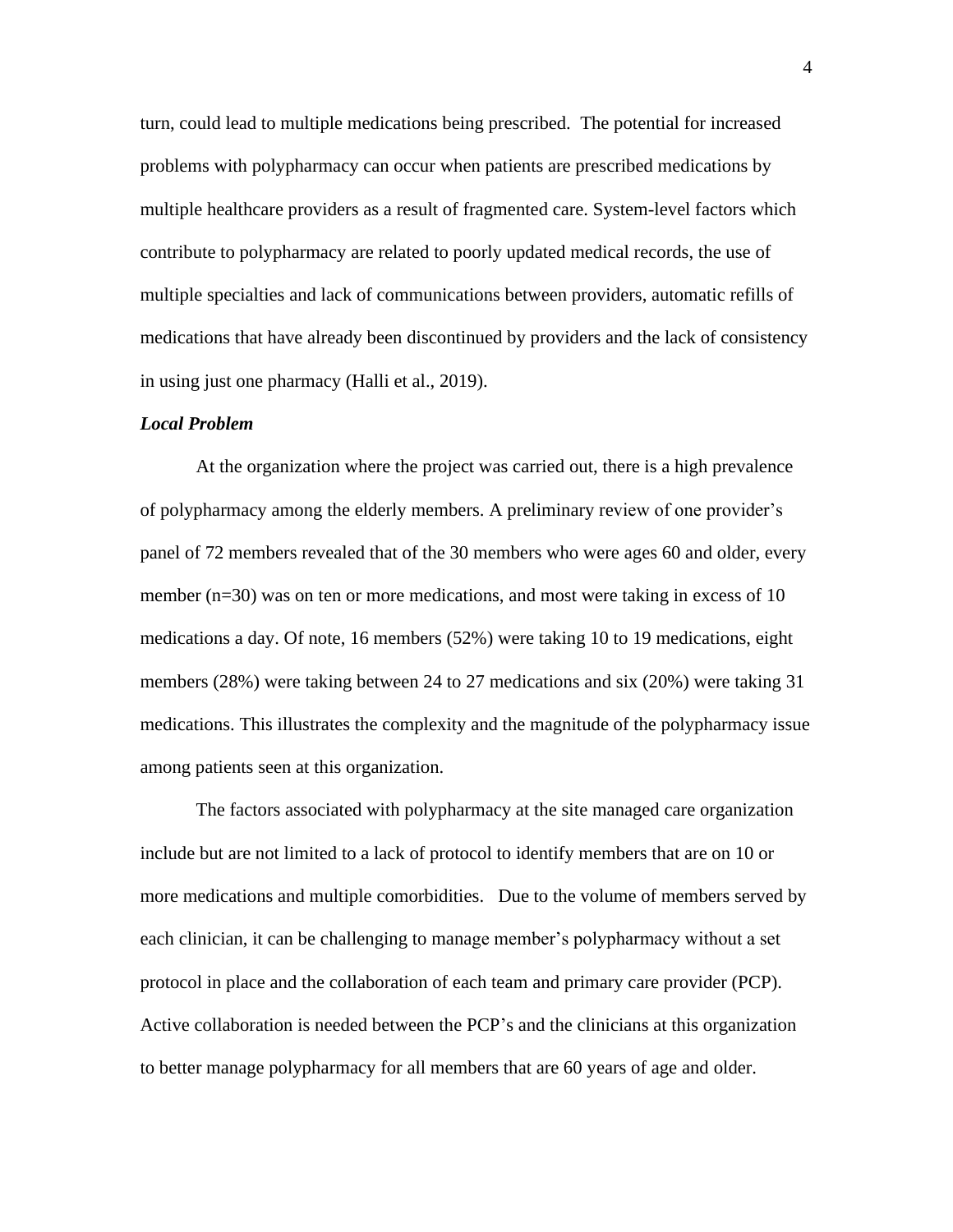#### **Available Knowledge**

.

A Preferred Reporting Items for Systematic Reviews and Meta-Analyses (PRISMA) guided literature search examined effective strategies for reducing polypharmacy. The databases searched included: Cumulative Index to Nursing and Allied Health Literature (CINAHL), Cochrane, OVID, and NLM journal articles database (PUBMED). The key terms used were *ARMOR tool, polypharmacy, older adults, deprescribing tools, prescription of inappropriate prescribing, drug interactions, adverse drug events*.

To identify potential solutions to decreasing polypharmacy, the literature search focused on answering the PICO question, "Among older adults aged 60 and older, what strategies have been shown to decrease polypharmacy?"

Deprescribing is an important step in making sure medications are reconciled effectively, and in ensuring safety, and preventing prescribing cascades. There are several literature reviews and guidelines that show how polypharmacy is higher in older individuals and those with complex morbidities and highlight the negative correlation with prescription of inappropriate medication (PIM) and polypharmacy. Best et al. (2013) agree that trends of polypharmacy in the elderly often ended up in incomplete medical histories and mistakenly, providers end up prescribing more medications than needed, thereby increasing the problem of polypharmacy.

Complex medication regimens can sometimes be a burden even in the most committed patients. Cadogan et al., 2016) state the concern of polypharmacy may be resolved through a step-by-step protocol like the ARMOR tool. It is recommended for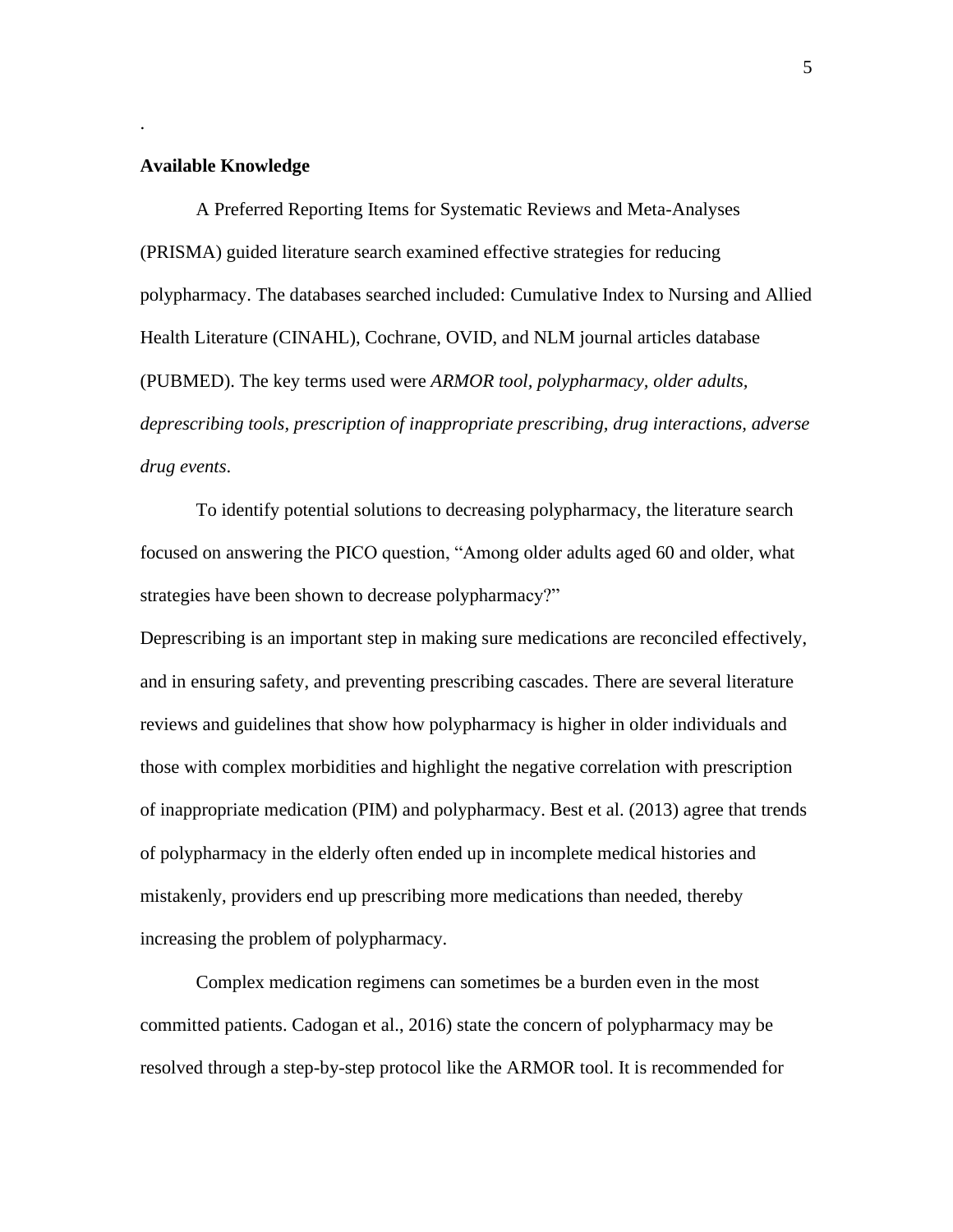providers to advise patients to only take medications that have been prescribed, as this will reduce chances of drug-drug interactions (Nawaz et al., 2015). The use of Proper protocol or procedure has improved adherence to medication regimens (Nawaz et al., 2015). Many clinicians are familiar with the Beer' s Criteria ((Dagli & Sharma, 2014), but may not be familiar with other guidelines/tools such as the Assess, Review, Minimize, Optimize, and Reassess [ARMOR] tool.

The ARMOR tool was developed to aid in evaluating and protecting patients from prescriptions of inappropriate and possible harmful medications in the elderly population. It focuses on identifying the indication and efficacy for medications (Witticke et al., 2013). It takes into consideration the patient's overall medical plan and functional status. The ARMOR tool also takes a closer look at a patient's quality of life prior to making decisions on decreasing or discontinuing medications. The use of the ARMOR tool requires an effective multidisciplinary approach which includes involvement from nurses, providers, pharmacists, and physical therapists as needed.

Several studies report that the application of the ARMOR tool has led to a considerable reduction in polypharmacy, reduction of cost of care, and decrease in hospitalization in settings where it was implemented as part of a quality improvement project (Dagli & Sharma, 2009; Haque, 2009). The ARMOR framework provides a stepby-step and structured approach for a thorough analysis of current medications taken while accounting for most of the prescription's aspects. The ARMOR tool incorporates the Beer criteria in the assessment phase of deprescribing Dagli & Sharma (2014).

Residents showed a decline in the frequency of falls and other harms when the use of the ARMOR tool was used to reduce unnecessary medications (Haque, 2009).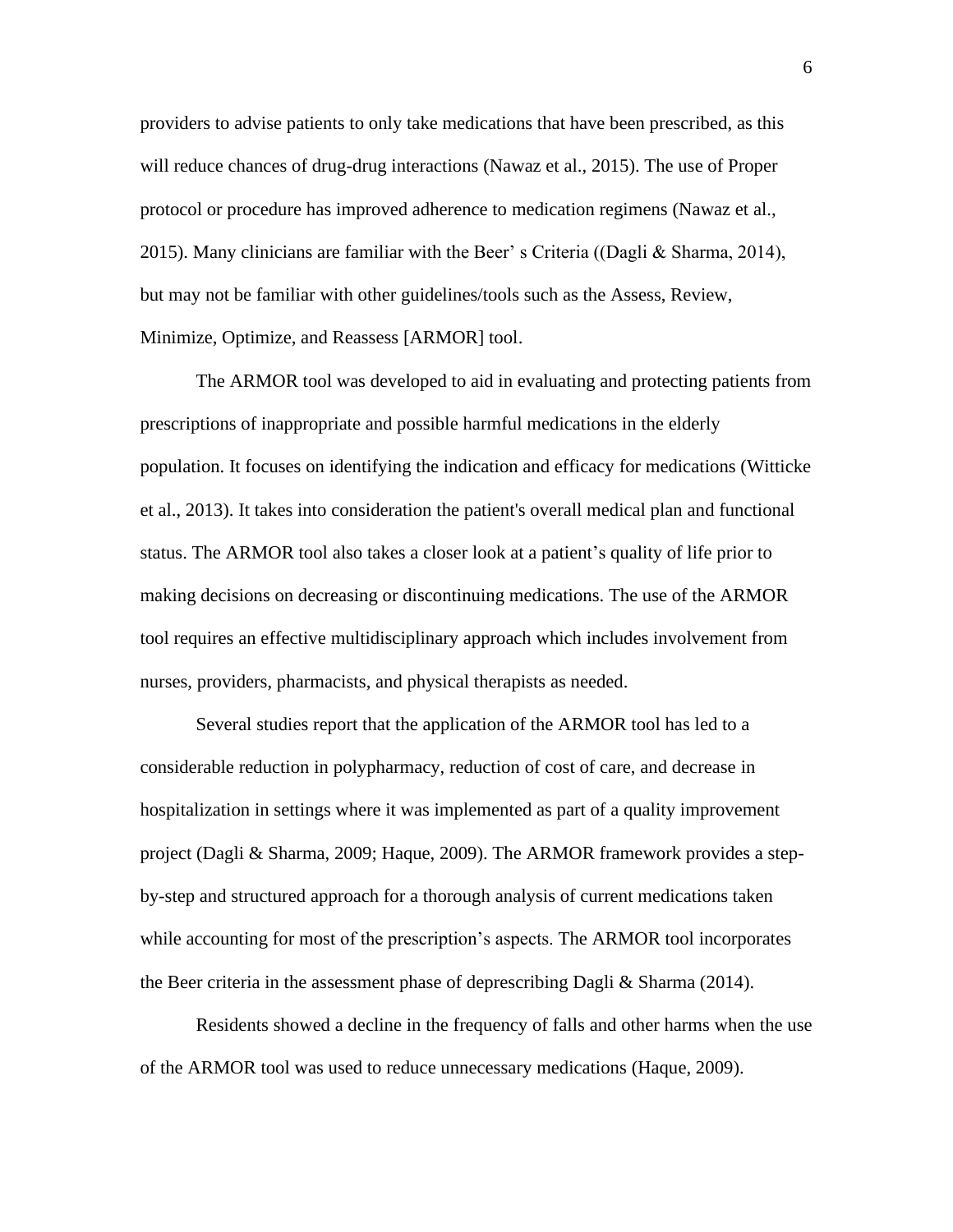Additionally, the ARMOR tool supports the idea of optimizing and re-evaluating the riskbenefit of any pharmacological agent and possible drug-body and drug to drug interaction (Sechana et Rashmi, 2020).

This review of the evidence suggests that the ARMOR tool can be useful in decreasing the number of medications being prescribed which in turn has been found to decrease drugs and adverse events; and to promote an efficient and intentional approach for a systematic analysis of medications while being deliberate about most of the prescribing aspects in improving quality of life of the patient. Equally important, the tool fits with the needs of the organization where this improvement project was undertaken. Therefore, implementation of the ARMOR tool will be the foundation for the project intervention.

#### **Rationale**

This project was guided by the Evolution of Care [EMOC] model which is utilized at the organization where the improvement project was carried out. The model emphasizes the need for in-depth comprehensive health delivery processes in order to successfully implement complex interventions in the homecare setting. In alignment with EMOC, the organization provides quality, compassionate care that meets the unique needs of each member. This approach to care is based on every member having a dedicated team to coordinate all aspects of their care plan. Care is delivered in interdisciplinary teams with clinical and nonclinical caregivers chosen to meet the member's needs. This care model focuses on including members and their families in the day-to-day planning of current and future care according to their goals and wishes.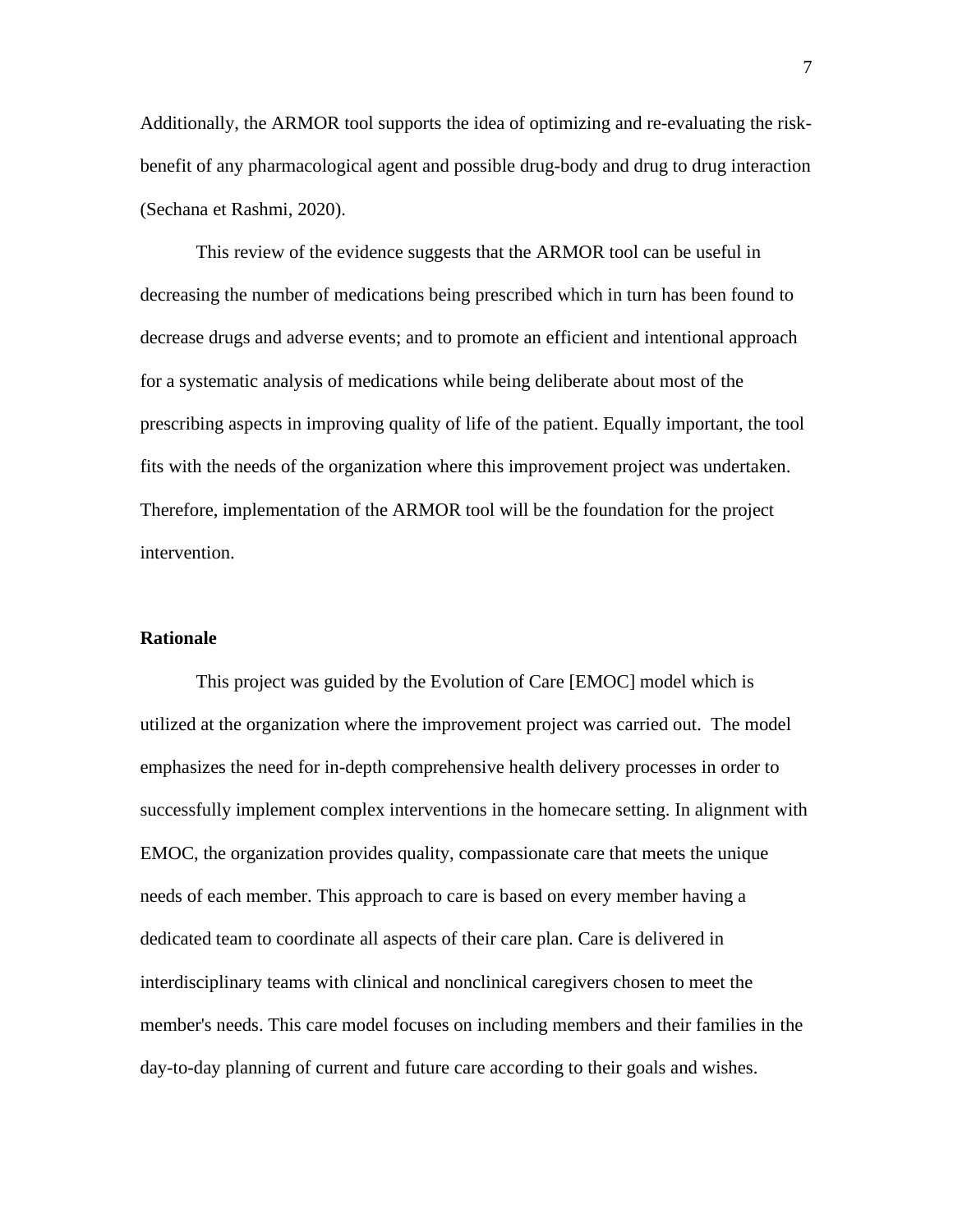Clinician's such as advance practice providers and registered nurses are available to assist with home visits for members that are not able to participate in telehealth. Members can improve their quality of life and stay in their home, or other settings, of their choosing.

The process of implementing this change project was guided by Kurt Lewin's Change Management Model in the 1940s. This model helps in understanding innovative organizational change (Bozak, 2003). The Unfreeze – Change – Refreeze refers to the three-stage process of change. The theory suggests providers in a busy workplace setting are subject to forces that resist change and often deter the need to follow guidelines closely.

The Lewin's change theory for this quality improvement project was chosen to guide and improve the prescribing process in adults 60 and older using the ARMOR tool and in turn decrease polypharmacy and deprescribing of inappropriate medications. To initiate change, discussions initially started about the restraining or static forces that prevented change and focused on unfreezing those forces. Some restraining forces identified were providers resistance to changing prescribing patterns, lack of knowledge of implementing the ARMOR tool, newer providers not having the necessary skills to initiate discussions about polypharmacy in older adults, high workload and time constraints. During the unfreezing stage, polypharmacy was identified as a priority problem. (Bozak, 2003).

Based on the evidence and fit with the organization, the project will implement the ARMOR tool to assess opportunities for deprescribing.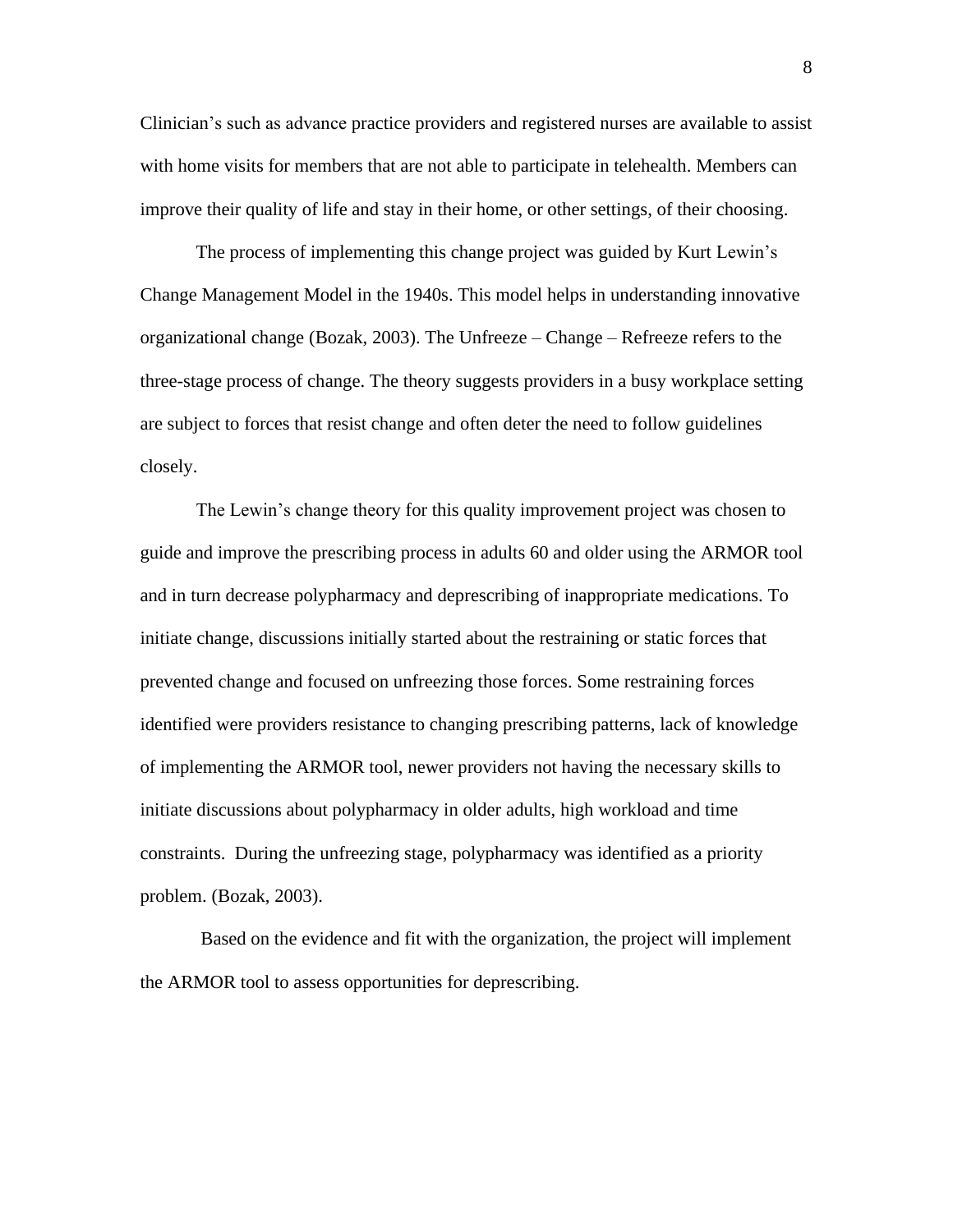#### **Specific Aims**

The purpose of this improvement project was to decrease polypharmacy and the prescription of inappropriate medications among older adults enrolled in a communitybased care program. The overarching goal was to design, implement and evaluate a deprescribing pathway, and empower prescribing clinicians in using the ARMOR tool. These goals were accomplished by the following objectives:

#### Objectives:

- 1. Identify 30 community dwelling elders' age 60 or older on 10 or more medications and bring them to huddle.
- 2. The ARMOR tool will be used to assess all 30 identified patients who met criteria of polypharmacy and a list of recommendations regarding the medication regimen will then be sent to the primary care provider for review and approval.
- 3. Medication use will be reduced by at least 10% for this group of community dwelling elders.

#### **Methods**

#### *Context*

This project took place at a not-for-profit community-based healthcare organization devoted to better the health of individuals who are dually eligible for MassHealth (Medicaid) and Medicare. Most of the eligible members have complex medical, behavioral health and social needs, as well as some physical disabilities. This organization offers two types of health plans: One Care program for dual eligible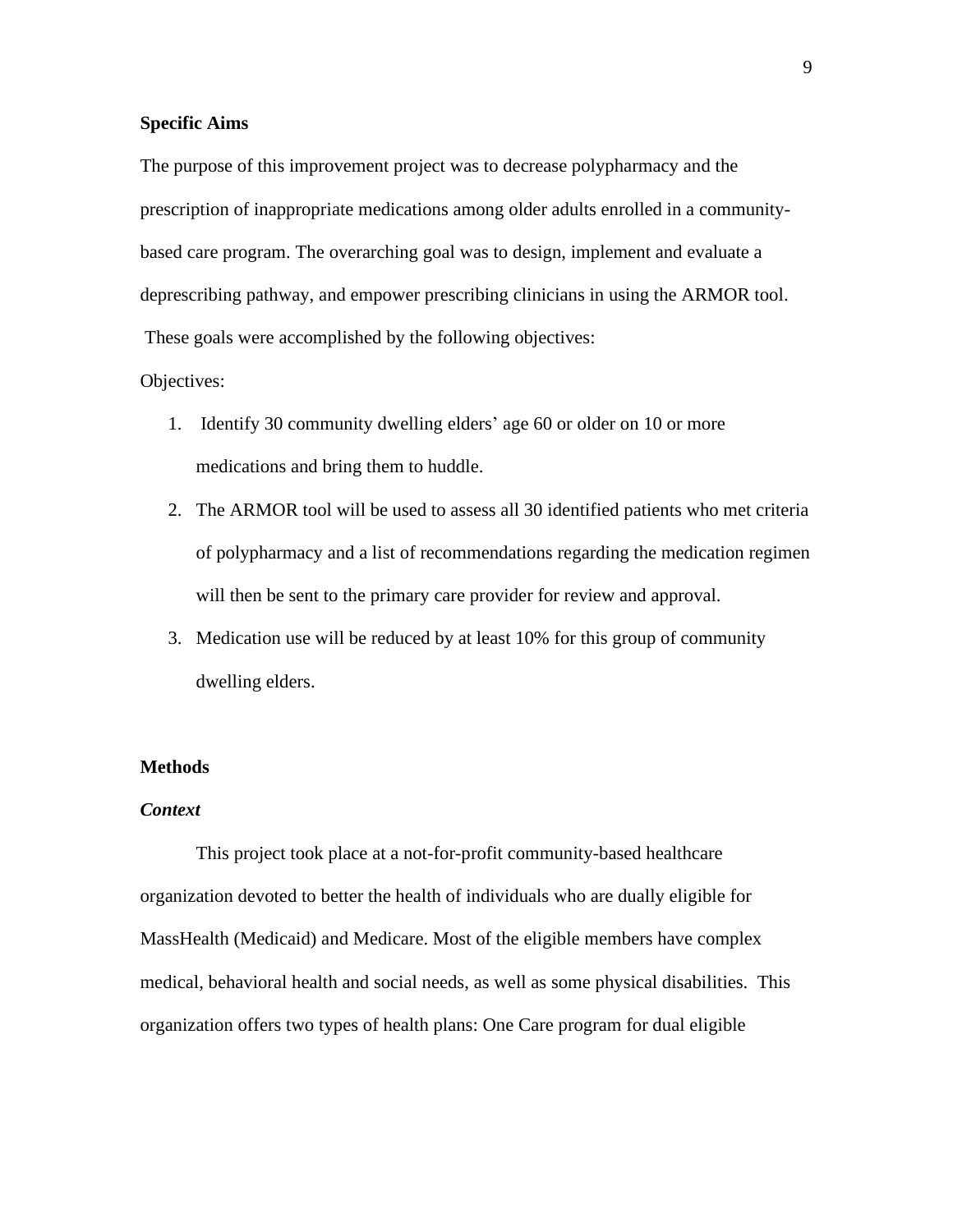individuals ages 21 to 64 and Senior Care options for individuals ages 65 and over who have Medicare and Medicaid as well as four different sites across the state.

This organization provides members with a comprehensive range of services that includes preventive care, medical and dental care, behavioral health care, durable medical equipment, and social services and supports. Utilizing The EMOC model provides an individualized, patient-centered, and comprehensive plan of care. Each member has a dedicated care manager (usually a registered nurse if the primary diagnosis is medical and a social worker if the primary problem is behavioral health) and a care team that includes advance practice clinicians, registered nurses, licensed social workers, occupational and physical therapists, and pharmacists who meet on a daily basis to discuss patients. The care manager coordinates patient-specific services wherever the member needs them, whether at their home, via video/telehealth or in a medical office. The microsystem assessment found in Appendix (G) provides additional context for the organization.

Using a cause-and-effect diagram to illustrate the factors associated with polypharmacy in patients care Appendix (B) the primary cause identified was the lack of a centralized process to manage members that are on ten or more medications. Although there is a team pharmacist available for consults as needed, the pharmacists are not identifying or overseeing all the members that are on ten or more medications. The pharmacists are working independently through this process and the team advance practice clinicians are not being utilized. There are currently no policies or written process that identifies or targets members on ten or more medications or to identify the need to deprescribe with the collaboration and approval of the Primary Care provider.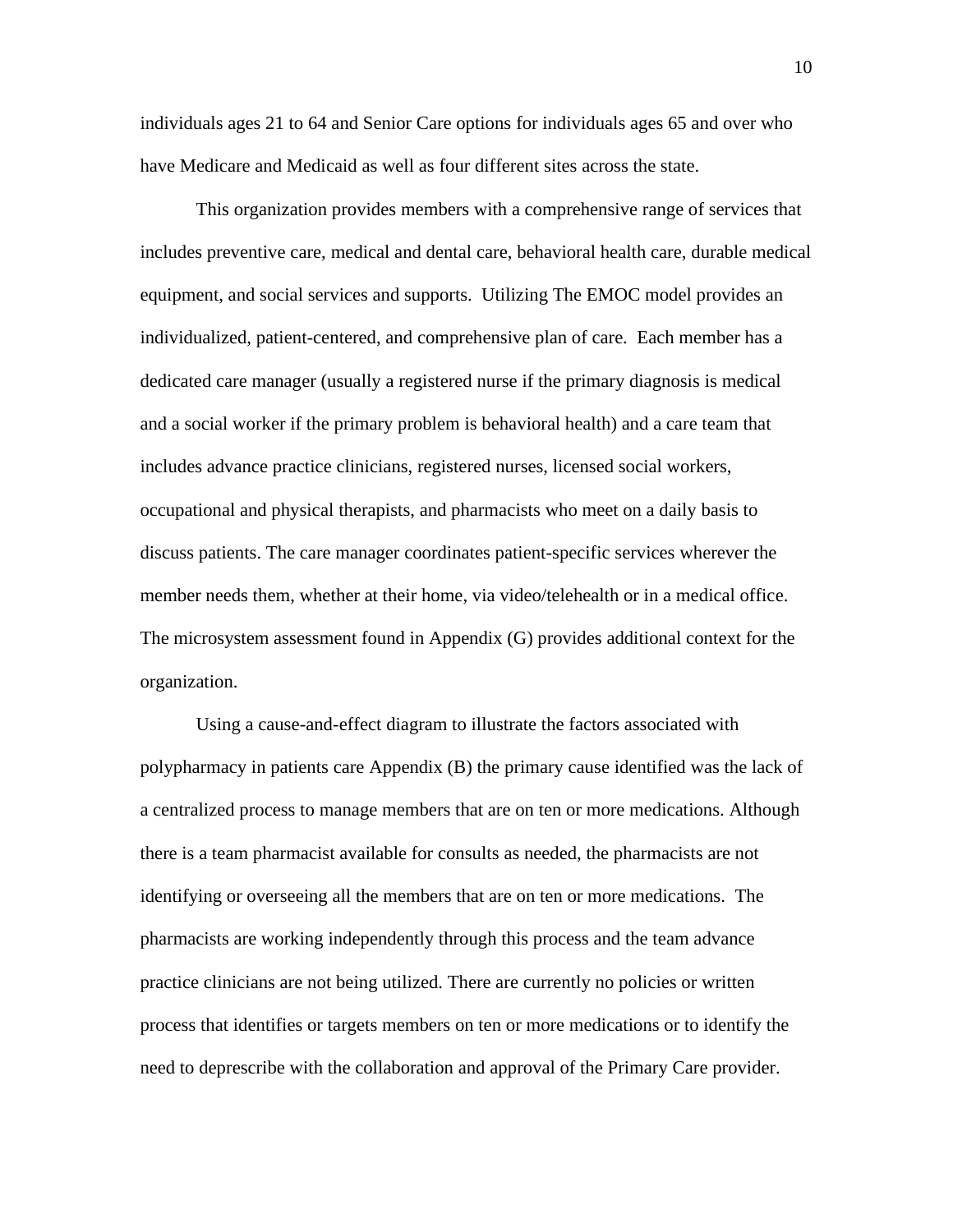Another caveat is that the care partner for members that are on multiple medications are not always a registered nurse. If the member's primary problem is behavioral health, many of the care partners are licensed social workers, who do not have the medical knowledge to identify polypharmacy and medications that are harmful to the members. Furthermore, on average the care partners are assigned approximately 150-250 members who are complex, medically and mentally, and must prioritize their acute needs such as housing, ordering supplies, medications refill throughout the day. These factors make it difficult for the assigned social workers to keep track of members who are on inappropriate medications or members that can be flagged for the possibility of deprescribing or harmful medications.

The intervention would address key factors such as removing duplicate and highrisk medications using the ARMOR tool and the Beers criteria, streamlined, and coordinated care between specialties, assessed functional status for each medication, avoided adverse drug reactions and inappropriate prescribing by assessing patients as a group and made a coordinated plan for polypharmacy.

There are several contextual factors specific to this organization that have implications for successful implementation of this improvement project. A force field analysis Appendix (B) was constructed to illustrate the driving and restraining forces that will influence the success of implementing the ARMOR tool and deprescribing protocol. A lack of buy-in to reinforce coordination between the APCs at the current organization and the PCPs. Furthermore, there is a lack of coordinated approach that integrates all team members which can be related to conflict in scheduling, lack of time and high case load amongst staff members. The discussions started about the restraining or static forces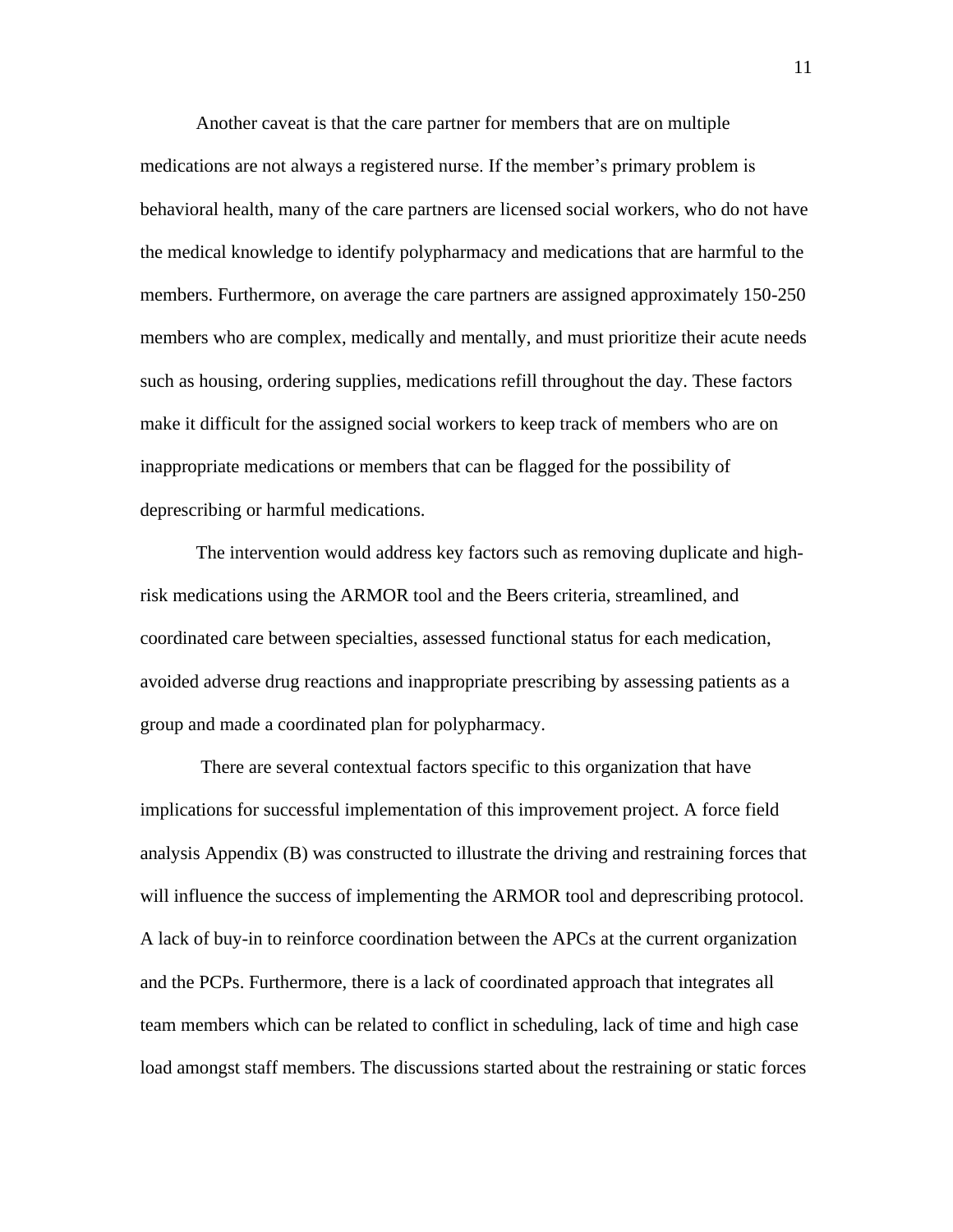that enhance or prevent change and focused on providing new ways of thinking and integrating of new system of practice into existing processes. Some of the driving forces for this quality improvement project are organizational expectations for meeting and exceeding safety standards, needing better benchmarks for polypharmacy, monitoring medication changes in a systematic way (using the ARMOR tool by all clinicians) and achieving a higher level of patient safety and quality of life. Some of the restraining forces are providers resistance to changing prescribing patterns, lack of confidence with identifying medications that may be inappropriate, lack of skills to initiate discussions about potential inappropriate medications, as well as time constraints. Successful implementation helped build on the driving forces and helped manage the restraining forces with continuous collaborations from each team member as well as the support from leadership.

#### **Project Intervention**

The improvement project implemented a polypharmacy deprescribing intervention using the ARMOR tool which is illustrated in Figure 1. A full- page copy of the intervention is contained in Appendix G. The project leader, who served as the advanced practice nurse for this project, reviewed her panel of 80 members and identified members who are 60 and older and on 10 or more medications with complex needs and high risk for polypharmacy based on co-morbidity. She brought these individuals up for discussion during the interdisciplinary morning team huddle (Step 1). Next, the project leader assessed these individuals using the ARMOR protocol (Assess, Review, Minimize, Optimize, Reassess) using the Beer criteria (Step 2)

12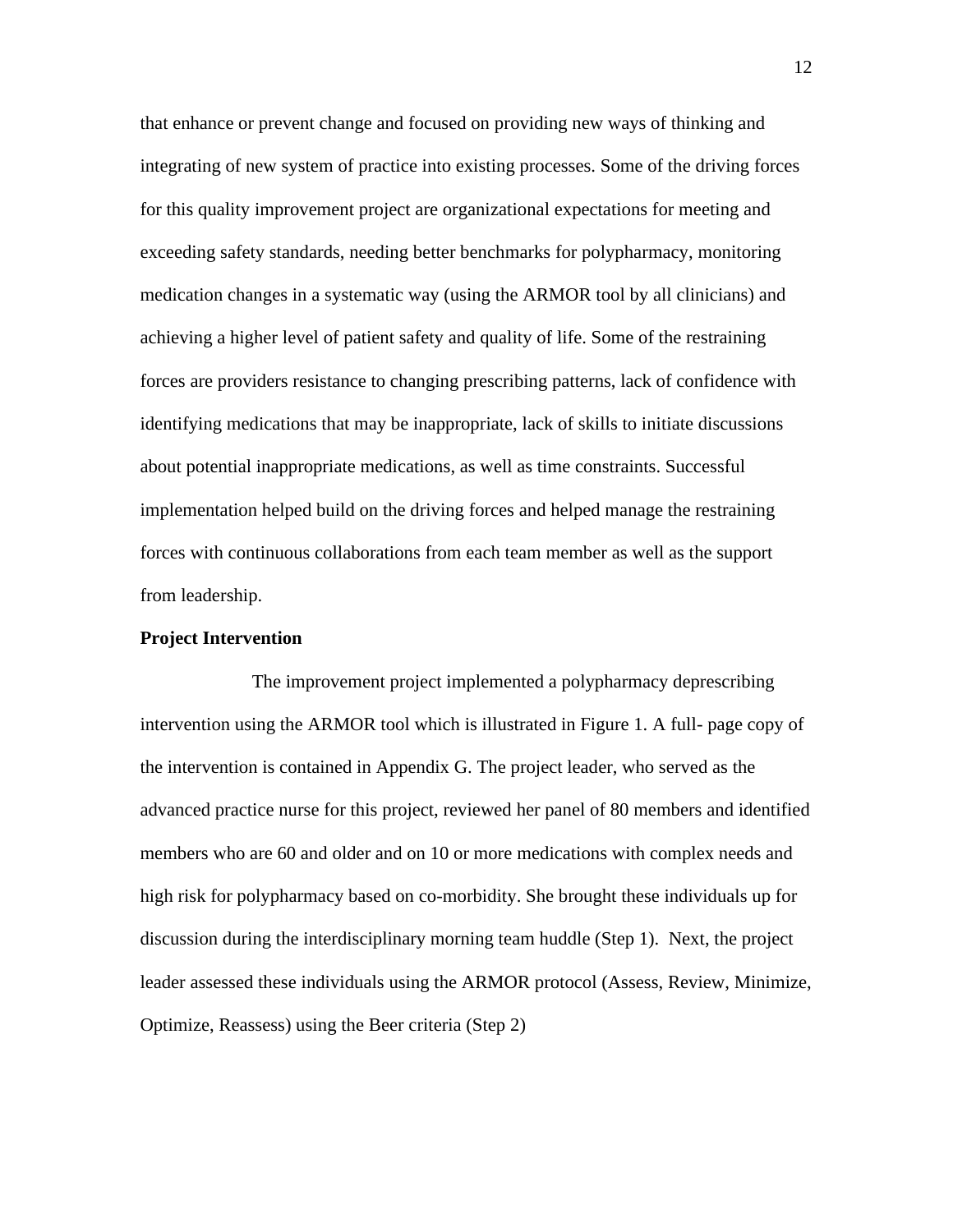Using the ARMOR tool in step 2*,* the 30 members brought to huddle were evaluated by the project leader for the total number of medications they are on and for certain groups of medications such as beta blockers, utilization of the Beers criteria, pain medications, antipsychotics or psychotropics medications, vitamins, and supplements. The project leader also reviewed electronic medical record and identified common over the counter/ prescription interactions (i.e antacid medications, iron supplements, and thyroid medications; coumadin and aspirin), any duplication of medications and any medications that were added to treat side effects of another medications (step 3).

If the member was on fewer than 10 medications, they were not reassessed at the morning team huddles as previously planned due to time constraints. The plan for future PDSA cycle is to reassessed members on 10 or less medications at each subsequent interdisciplinary team huddle to determine if they have had mediations added and now meet the criteria for polypharmacy.

If upon the initial review, the member was on 10 or more medication, and was brought to the team morning huddle, the Review phase of the ARMOR tool was utilized to review possible drug-drug interactions, impact of functional status, subclinical adverse drug reactions were weighed for individual medication benefits against appetite, mood, weight, pain, and activity level. In Step 4, when deprescribing was needed for unnecessary/redundant/unsafe medications, the project leader collaborated with the primary care provider and made recommendations to minimize and optimize the medications the member was on. Medication recommendations were based on the member's renal and liver function as well as adjusting dosage by considering the effects on the patient's body such as blood sugar, pulse, and blood pressure. Minimizing focused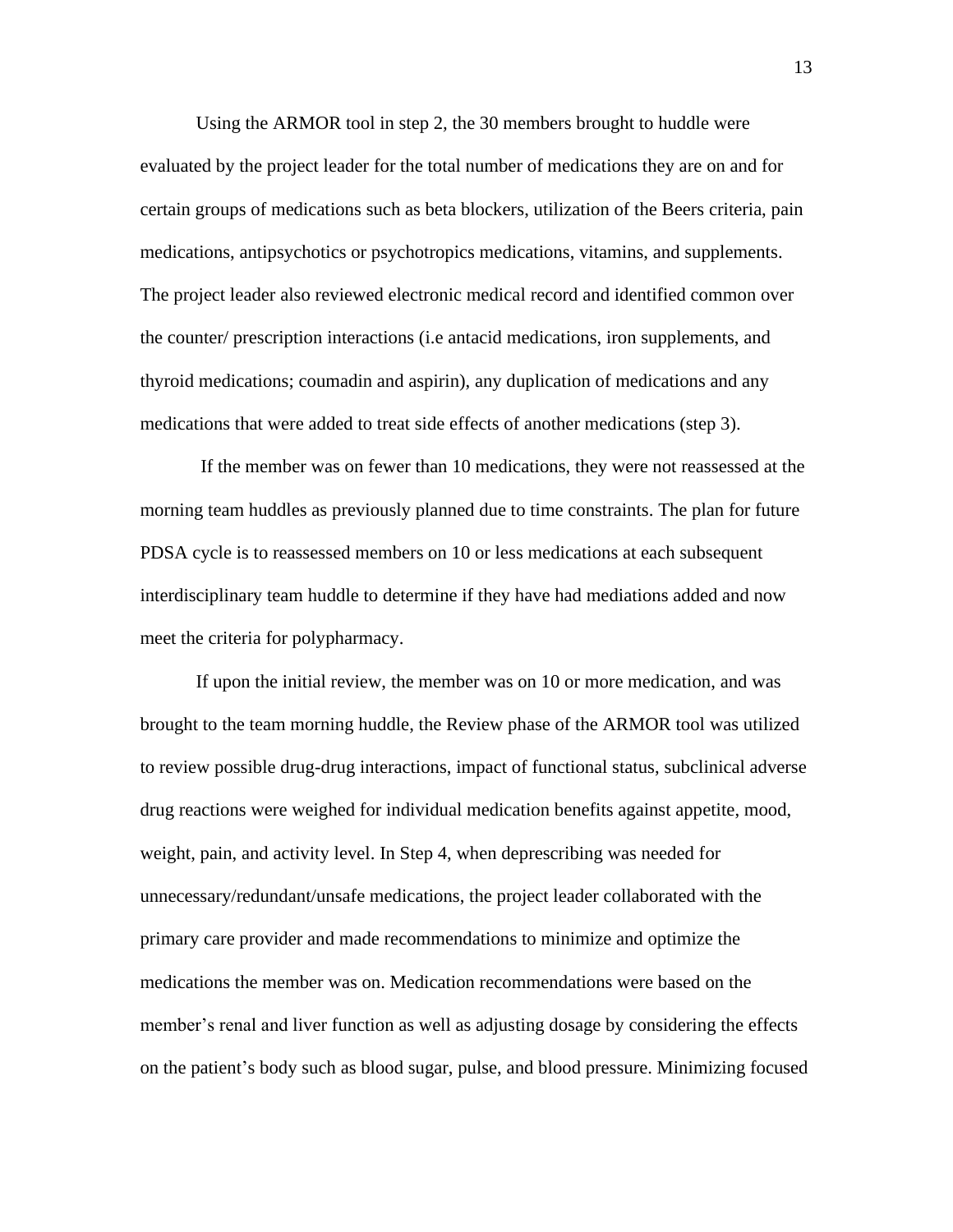on decreasing or discontinuing nonessential medications that does not have clear evidence for their use, as well as medications whose risk outweigh benefits and had the potential for negative impact on primary functions. Optimizing focused on addressing duplication and redundancy. For the individuals whose primary care provider were not able to be reached, the individual continued their medications as prescribed (Step 4a). For those that the primary care provider agreed with the deprescribing plan (Step 4b), the project leader scheduled a visit with the member and/or caregiver to discuss medication changes. After the scheduled visit was completed (step 5), the project leader contacted the primary care provider's office within 48 to 72 hours and discussed the outcome of the visit. During the final step (6), reassessment of the ARMOR tool, project leader scheduled follow up visit with member and or caregiver within 1-2 weeks to monitor functional status, medication adherence, blood pressure monitoring, heart rate, blood sugar level, bowel pattern, fall risk, appetite, and sleep as needed.

The patient and/or caregiver were involved in shared decision making regarding any medications which were discontinued or changed.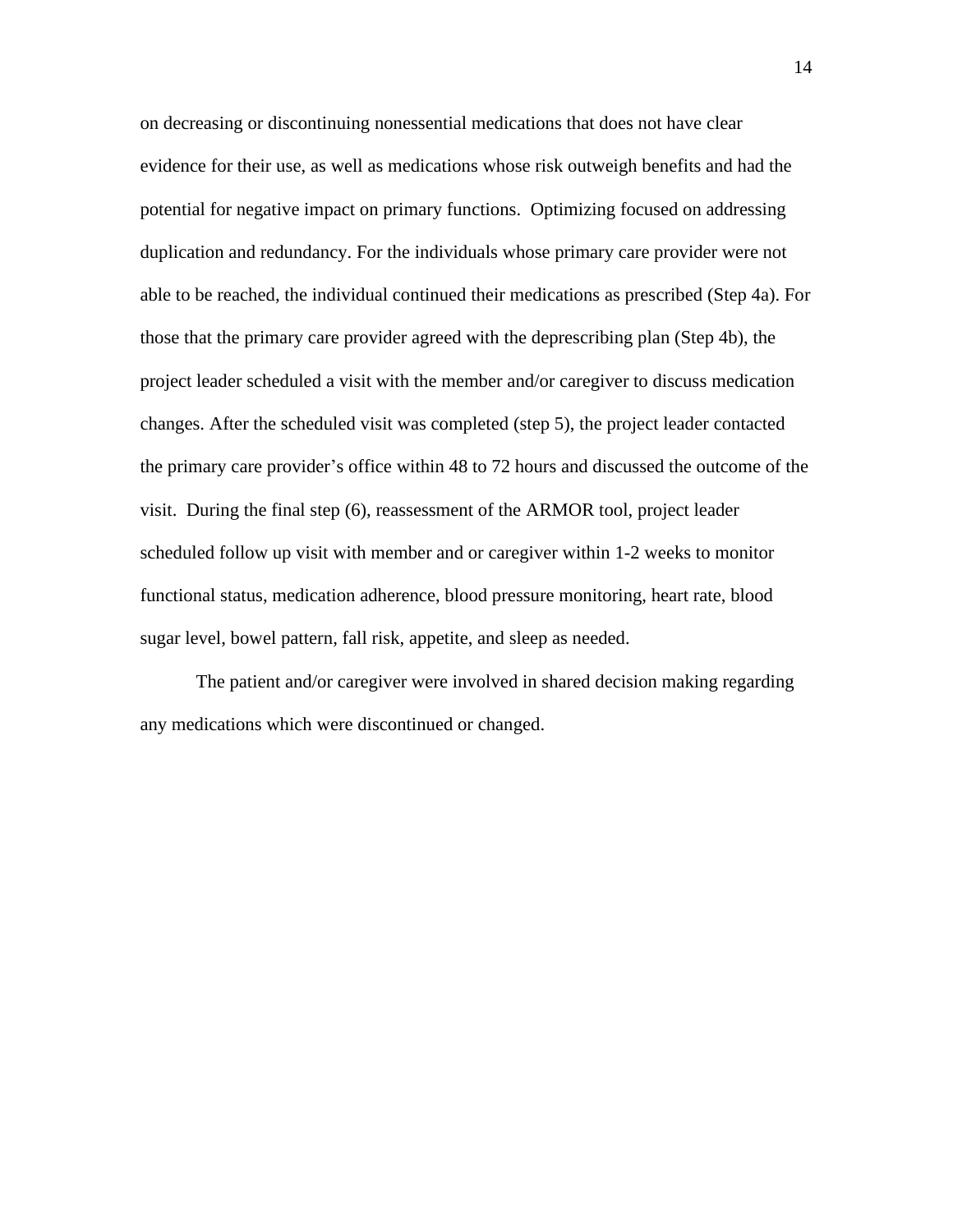#### **Polypharmacy ARMOR Deprescribing pathway**

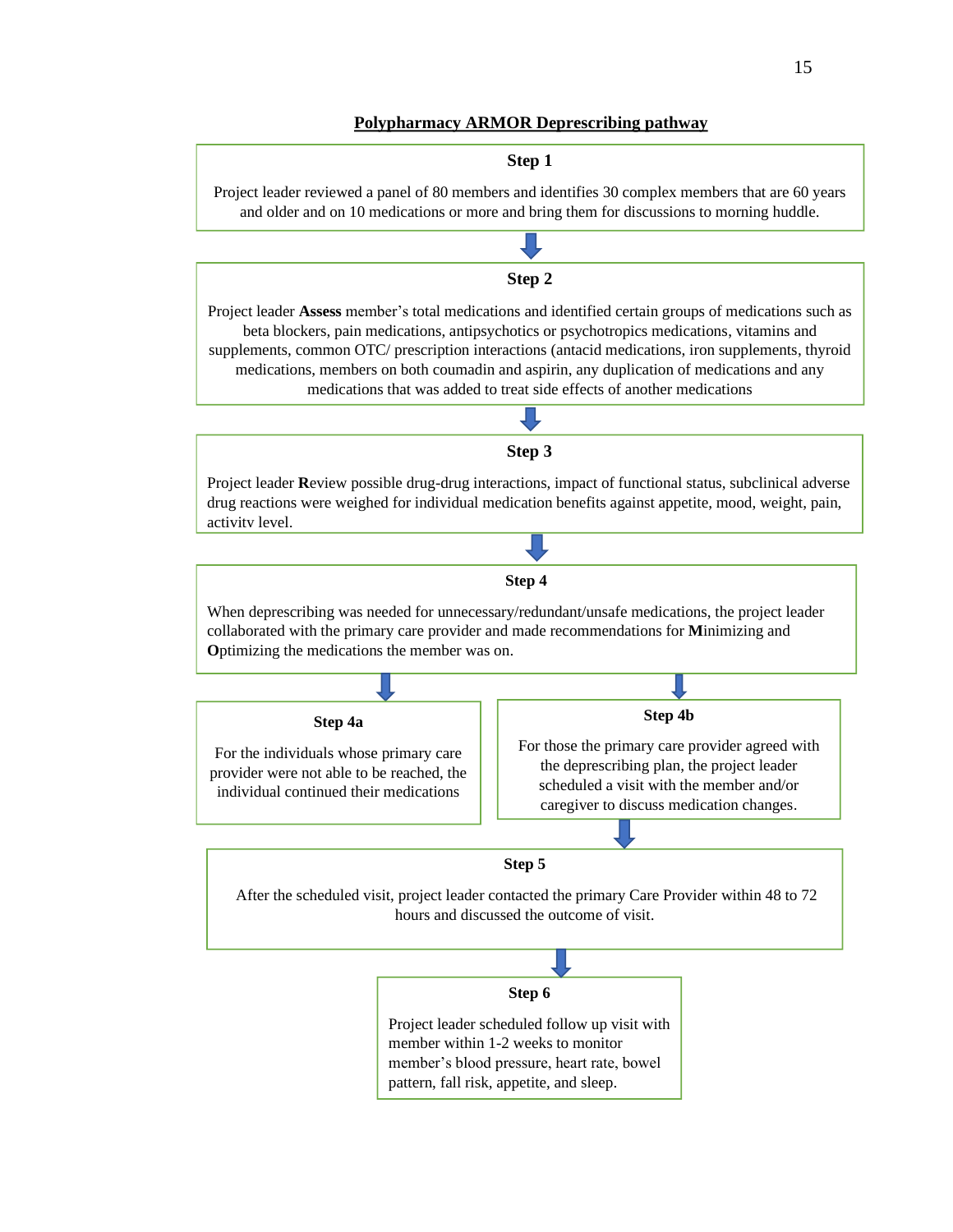#### *Implementation of the intervention*

For the plan phase of this PDSA cycle, the project leader sent a copy of the proposed QI project abstract to the clinical manager, team director and the vice president of the manage care program to get their approval. The project was then discussed further with the team manager during a 30-minute one-to-one session. The program manager gave approval for the project leader to implement the ARMOR tool within the panel of the project leader. Furthermore, the project leader met with the clinical pharmacist who was also the site champion for 30 minutes and discussed the aim, targeted population, the ARMOR tool, time frame of the project, the current problem of polypharmacy in the organization and how it can be addressed.

During the "study" phase of the PDSA cycle, data related to age, sex, gender, and the number of medications prescribed for current health problems was collected throughout the first 6 week of this quality improvement project from the electronic health record then analyzed for an additional 4weeks. The data collected was analyzed by the project leader and evaluated to determine if the project outcomes and objectives were met or if there were any unintentional effects of the intervention.

The last phase, "Act", the project leader will translate the findings into actions and share the results with stakeholders. The main objective is for this community-based care organization to utilize the ARMOR tool for all medications reconciliation as part of their practice routine to decrease polypharmacy in all individuals taking 10 or more medications.

#### **Evaluation of the improvement**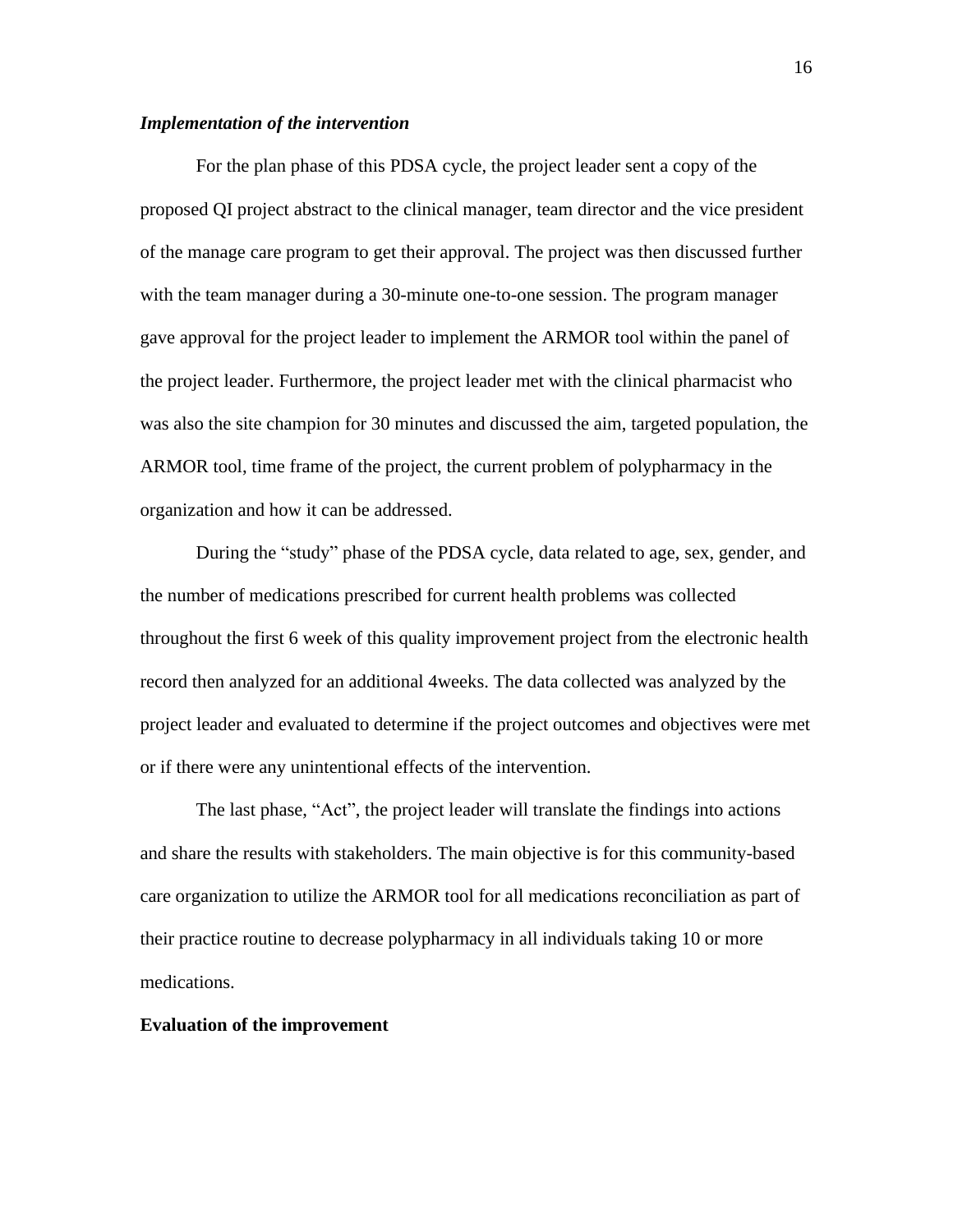The ARMOR tool, appendix (G) was an integral part of the evaluation of the intervention and utilized five phases including assess, review, minimize, optimize, and reassess in all reachable members. To measure the efficacity and effectiveness of the ARMOR tool in optimizing and monitoring prescription patterns during post implementation, data collection and analysis was performed using Microsoft Excel. Furthermore, pre and post implementation data and member's subjective and objective data such as cognitive status and function, vital signs, and medication compliance was reviewed.

### **Measures and Analysis**

Measures for the project aims and outputs were measured using both quantitative and qualitative measures. Additionally, the logic model in appendix D and the PDSA (Plan Do study Act) cycle guided the evaluation of the success of implementing, evaluation, and modification of the project.

 1. Objective #1, *Identify 30 community dwelling elders' age 60 or older on 10 or more medications and bring them to huddle*. Polypharmacy was defined as being on at least 10 prescription and nonprescription medications. Evidence that 30 eligible patients being identified was abstracted from the Electronic Health Record (EMR) and noted on a tracking tool. The 30 members on 10 or more medications enrolled, suggested successful accomplishment of this objective

 2. Objective #2, *The ARMOR tool was used to assess all 30 identified patients who met criteria of polypharmacy and a list of recommendations regarding the medication regimen will then be sent to the primary care provider for review and approval.*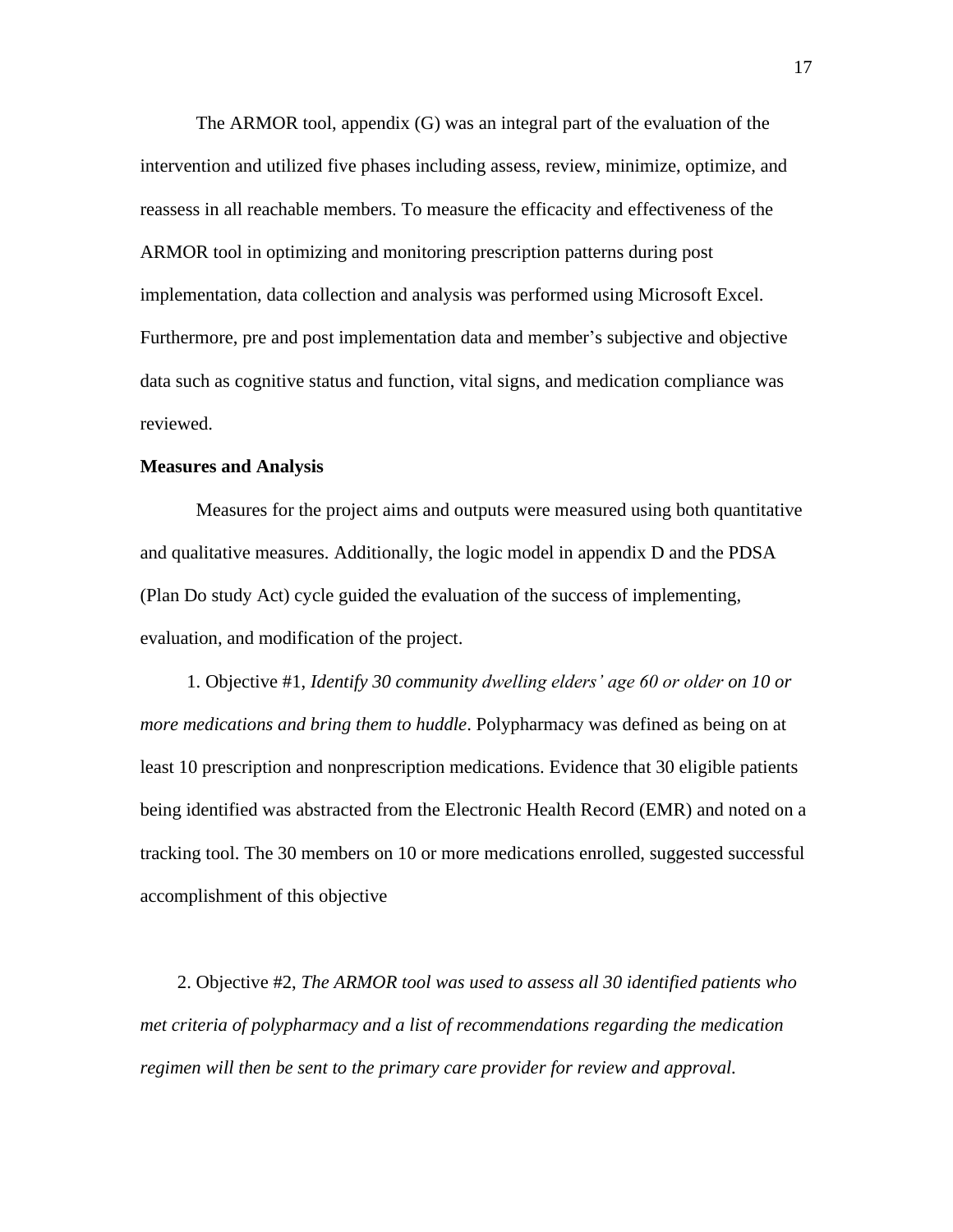Attainment of this objective was defined as documentation in the patients EMR that all elements of the ARMOR tool (assessment, review, minimize, optimize, and reassess) were met. The measure was operationalized as the proportion of intervention elements that were implemented in relation to the number of participants. Evidence was abstracted from documentation of the step in the chart and recorded on a project log using Microsoft Excel. Upon successful implementation of the pathway, pre- and post-chart audits were completed, data related to medications per member were gathered using both the total of medications and the category or class of medication per member (See appendix F). The primary care provider was contacted to make a judgment as to any changes needing to be made to the older adult medication

3. Objective #3, *Medication use will be reduced by at least 10% for this group of community dwelling elders*. Medication reduction was measured by comparing the number of medications the members who participated in the QI project were on prior to the intervention in comparison to the number of medications the participants were on post-intervention. (See appendix F). This information was abstracted from the electronic health record at baseline and at the end of the six-week data collection and the additional 6 weeks data evaluation and analysis. Descriptive statistics such as frequencies, proportion, mean scores, and percentage were used to evaluate the success of this objective. The percent improvement (reduction in medications) was measured using the formula (# meds post intervention minus # meds pre-intervention (change) divided by the # meds pre-intervention times 100).

#### **Ethical Considerations**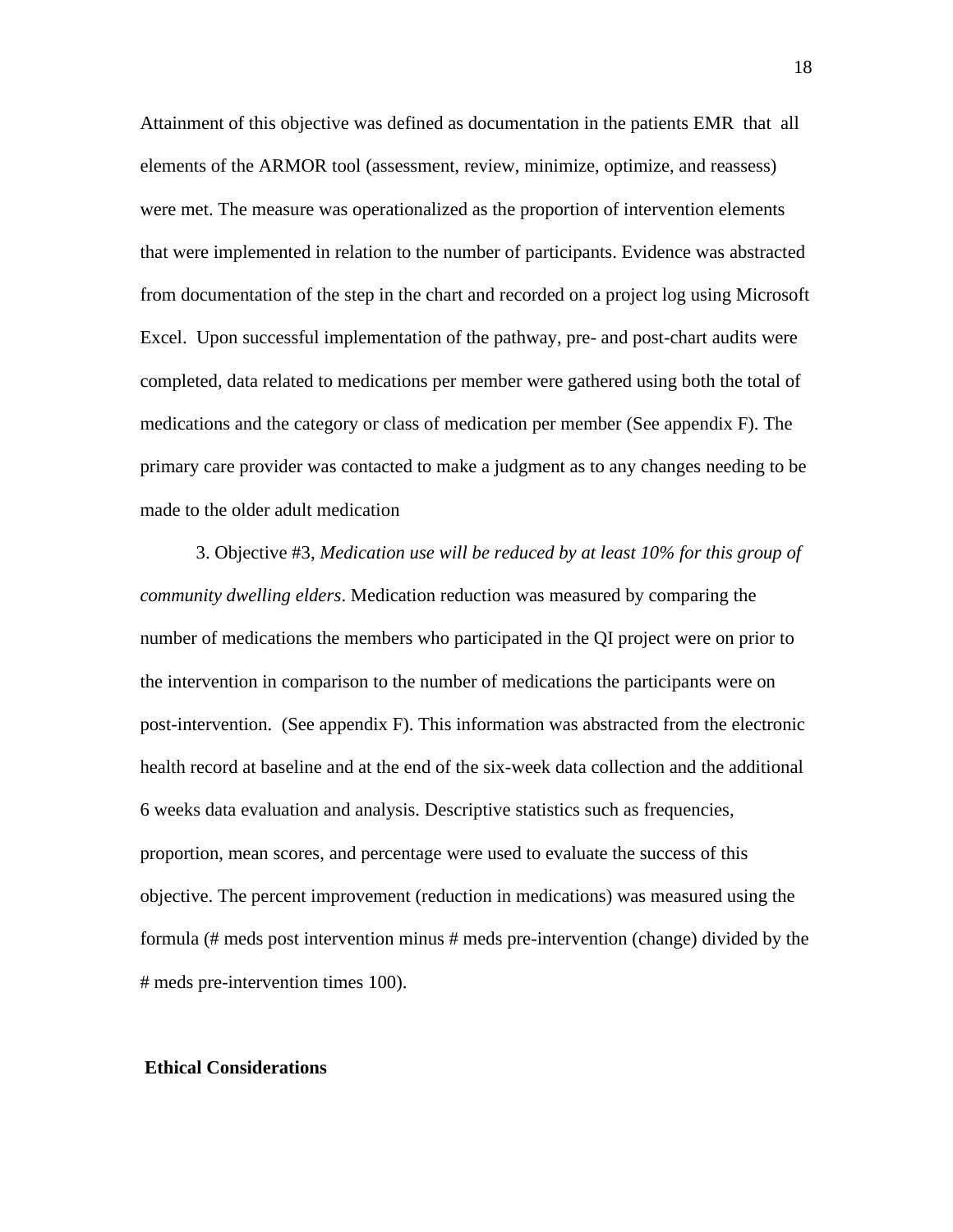This project was developed as a quality improvement initiative and was not used for research purposes or designed to address a research problem. As noted in the Clinical Quality Improvement Checklist (Appendix F), the project followed established techniques used in quality improvement, such as PDSA, and did not follow a research design. The project involved the implementation of an established tool, adapted to the needs of the organization, with the purpose of improving the quality of care.

The project was discussed with the clinical manager at the community-based care organization, who approved the project as a quality improvement project, designed to improve the process and delivery of care and does not require IRB approval. The project or innovation proposed is a quality improvement and does not meet the definition of human subject's research because it is not designed to generated generalizable findings but rather to provide immediate and continuous improvement feedback in the local setting in which the project is carried out. The University of Massachusetts Boston IRB has determined that quality improvement projects do not need to be reviewed by the IRB.

#### **Results**

The project team lead reviewed her panel of 80 patients and identified those patients who were age 60 and older and on 10 medications. From this list, 30 patients were identified for inclusion in this improvement project. The majority of participants were women  $(57\%; n=17)$  and all were over 60 years of age with a mean age of 62 years (age range 60 to 76). All were dually eligible Medicare and Medicaid which is a proxy for low socioeconomic status. The members ethnicities were not evaluated.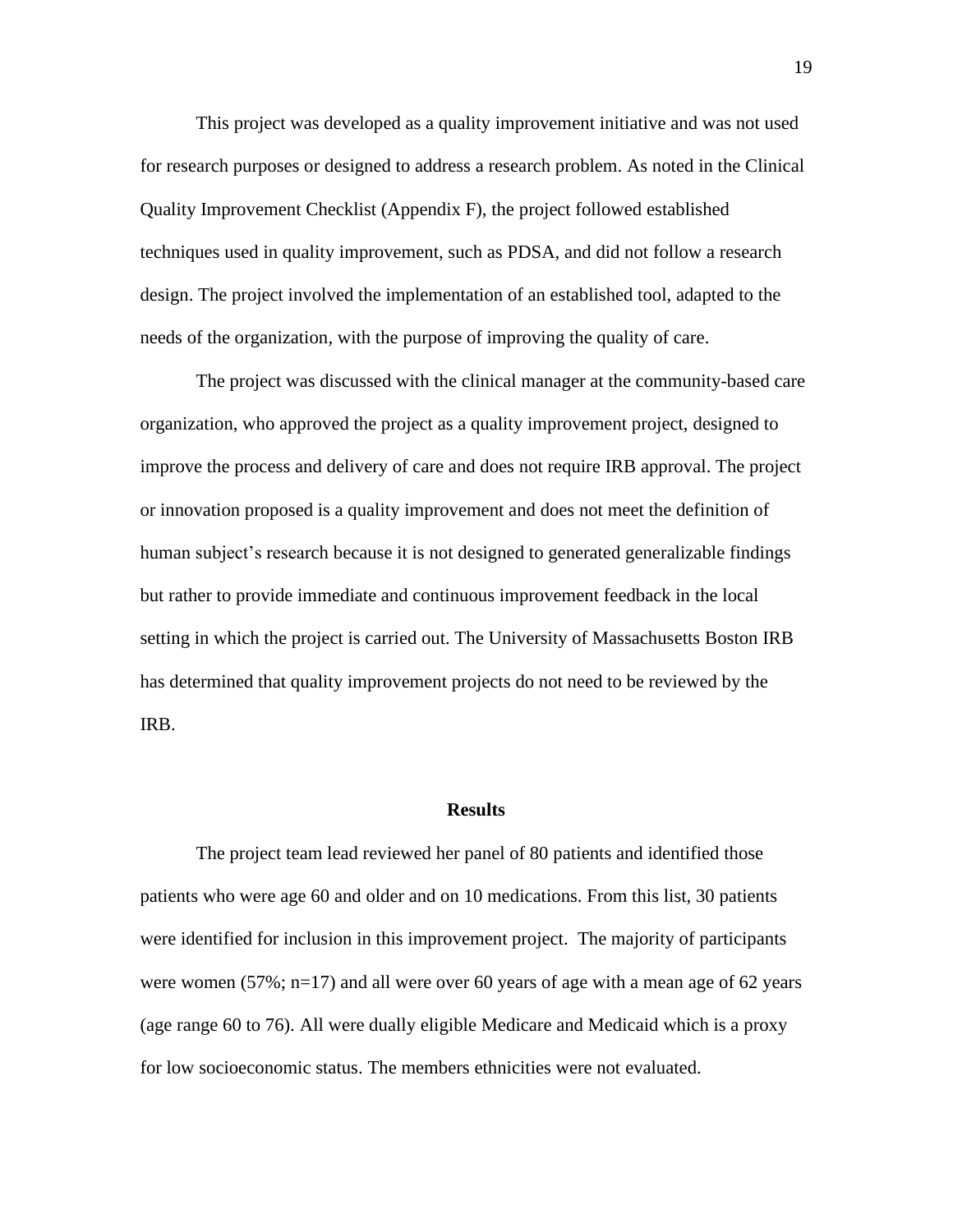These patients were brought to the team huddle, and the patient's medications were discussed including the assessment and review component of the ARMOR tool. The team huddle involved two community advance practice clinicians, four care partners, one community registered nurse and the team pharmacist, clinical director and medical director depending on their availability. Following the huddle, the project leader further analyzed the members medications using the optimization and minimizing phase of the ARMOR tool. If it was determined that there were medications which could be discontinued, the project leader called the primary care provider to discuss minimizing polypharmacy and inappropriate medications. The aim of identify 30 members who met the eligibility criteria for the deprescribing pathway was met.

Of the 30 members with polypharmacy brought to huddle the project leader used the ARMOR tool to assess and review each member's medication list including the number and category of both prescription and over-the-counter medications they were on. Following this review, all 30 members were considered candidates for deprescribing, and the advanced practice nurse contacted the primary care provider to discuss optimizing and minimizing the inappropriate medications. . . Up to this stage of the deprescribing pathway, the project leader was able to implement the **A**ssess and **R**eview phase for all members. Only nine primary care providers were reachable (30% response rate). The goal was that 100% of eligible members would be included in all aspects of the pathway. Although 100% (n=30) of the participants were assessed, reviewed, and ready for optimizing and minimizing their medications, only 30 percent  $(N=9)$  completed the entire pathway due to breakdown in communication with the primary care provider. For those patients who completed the pathway and had medications deprescribed (n=9), the project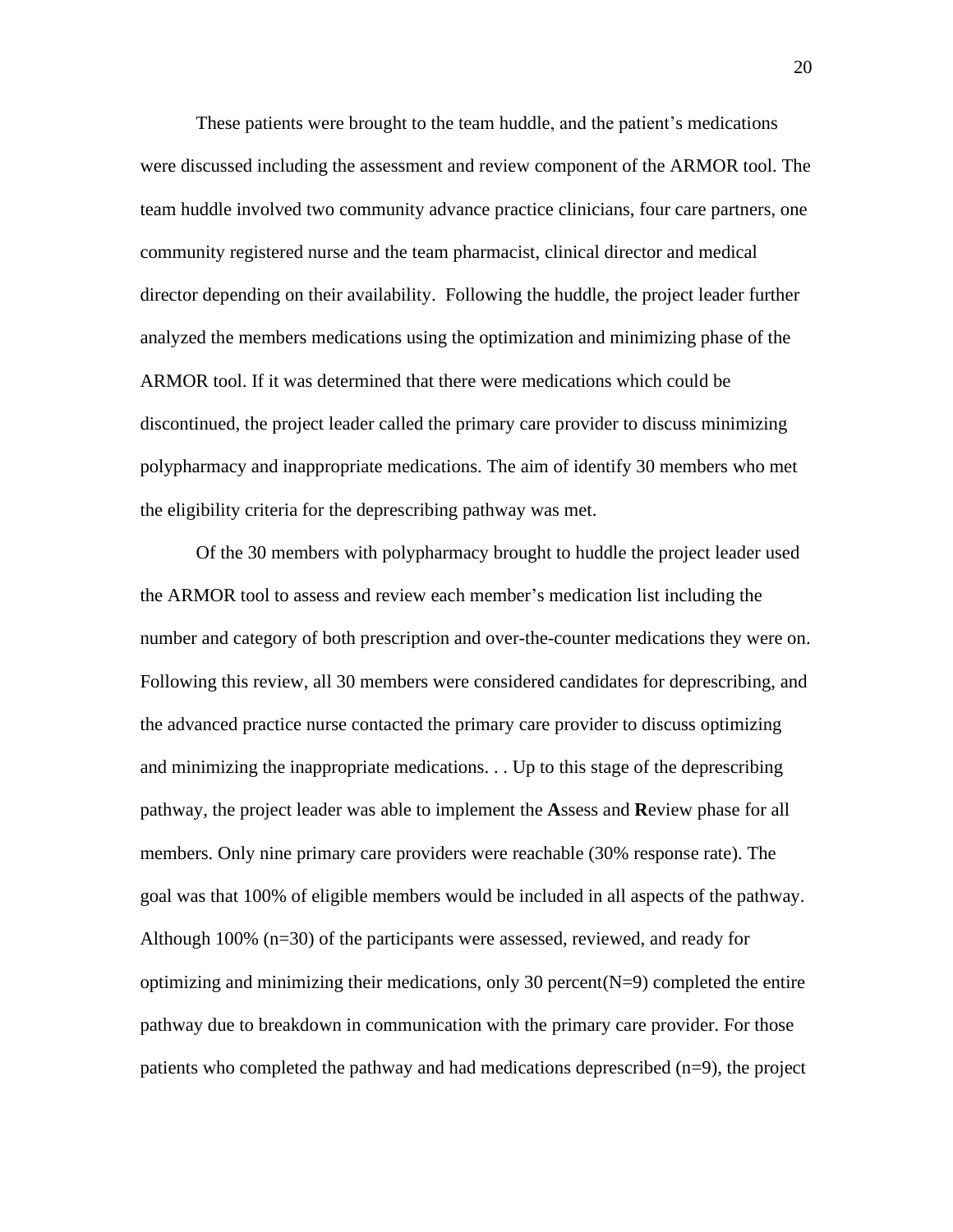leader scheduled a follow up visit within 1 week after the completion of the pathway to reassess vital signs as well as functional and mental status. Objectively there were no significant changes in vital signs, the vital signs were stable. Additionally, all members appeared more engaged in their medication schedule post implementation. Subjectively, all nine members who completed the pathway self-reported improvement in functional and mental status. One patient was on multiple sedative medications and self-reported improvement in functional status.

The demographic characteristics of the nine patients who participated in all steps of the deprescribing pathway were similar to the demographic characteristics of all eligible patients. The average number of medications pre implementation of the ARMOR tool was 22.5 with a range of 10 to 30 medications per person. Post implementation, the



whom the complete pathway could be implemented, there was an overall improvement of 18%, which meets and exceeds the goal of reducing medications by 10%.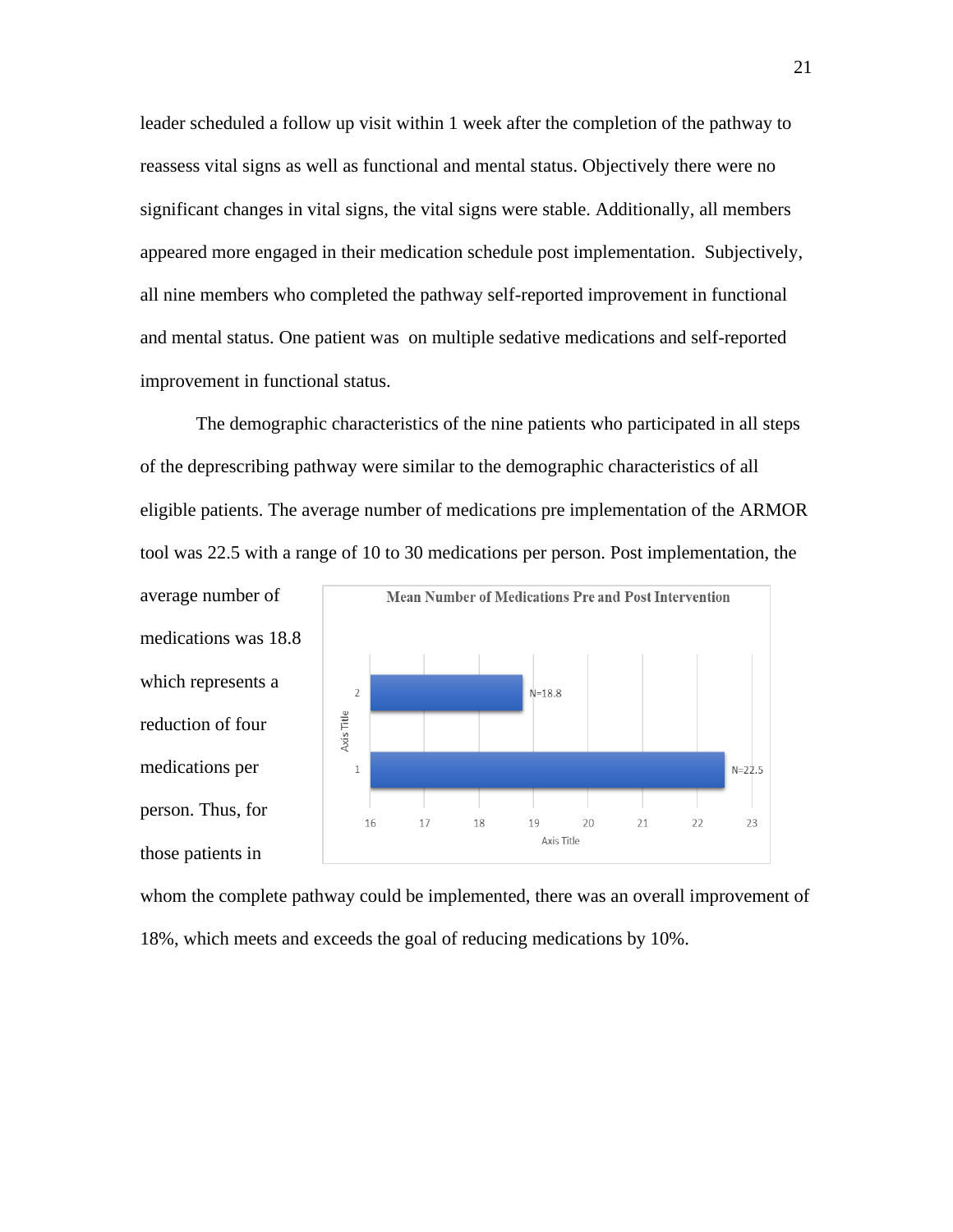

#### **Discussion**

#### **Summary**

The aim of this quality improvement project was to decrease polypharmacy and prescription of inappropriate medications among older adults enrolled in a communitybased managed care program.For those individuals who could be included in the full deprescribing pathway, this aim was met. The project advanced practice clinician was able to identify members who met the criteria of polypharmacy through an electronic chart review and the use of the ARMOR tool guided the deprescribing of inappropriate medications. The success of this project validated the importance of routinely reconciling medications. This quality improvement findings revealed success in reducing polypharmacy using the ARMOR tool and meeting the objectives of this project. The findings demonstrate that if a deprescribing intervention based on the ARMOR tool is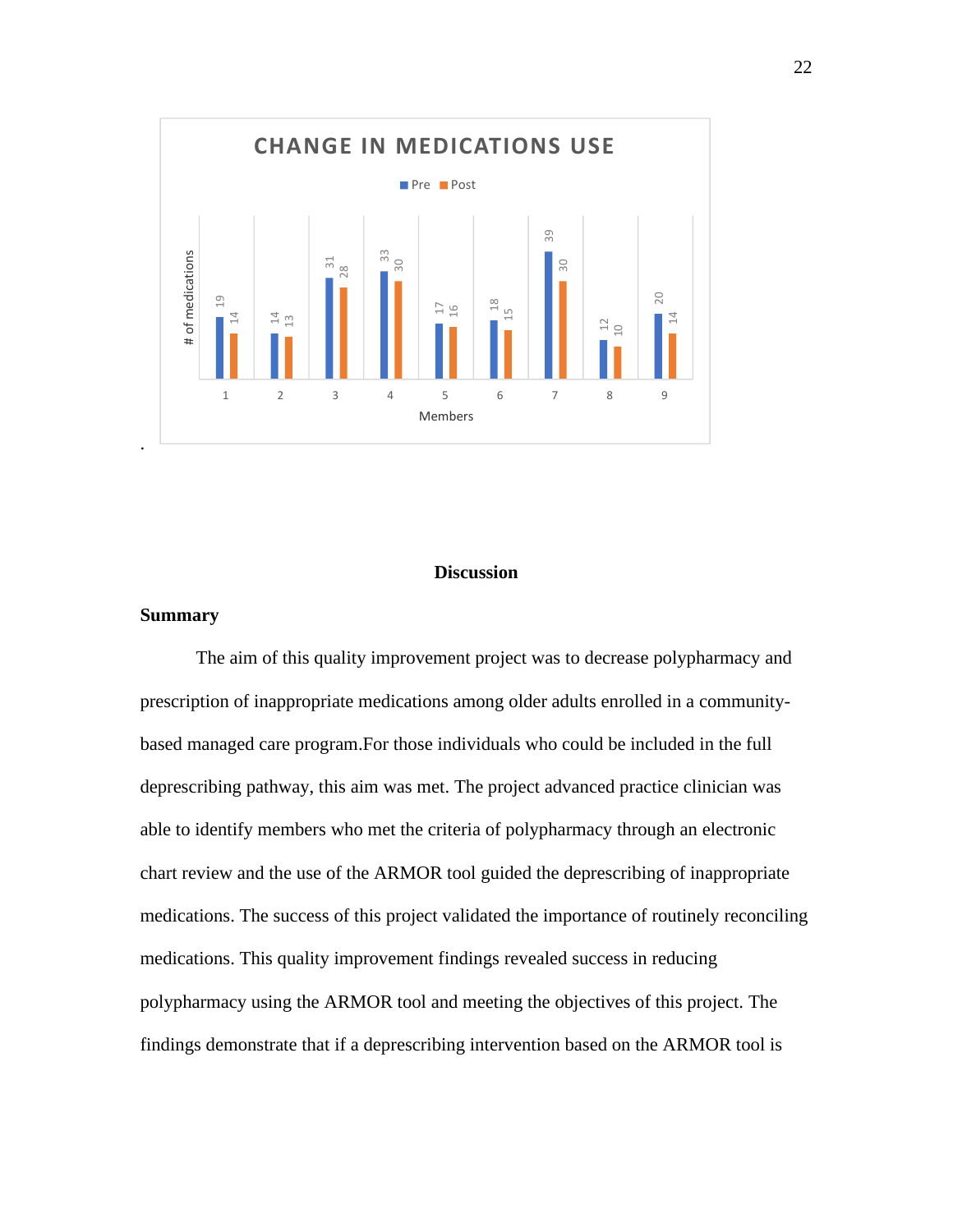fully implemented that members within a community-based care organization who are identified with polypharmacy can reduce the number of medications prescribed.

For this PDSA cycle, the 30 members who were 60 and older and taking 10 or more prescribed or non-prescribed medications were identified from a panel of 80 members by this project leader. This means that 38%, or a little more than one out of every three members in the providers panel met the criteria for polypharmacy. The high prevalence of polypharmacy indicates the importance of implementing this deprescribing pathway.

A primary goal of this QI project was a 10% improvement (reduction) in the number of prescribed and non-prescribed medications. The deprescribing process effectively changed the number of medications taken by 18.8% from the reachable nine members, which exceeded the goal of 10%. A reduction in number of medications taken has shown to increase compliance, improve quality of life and members being more active with activity of daily living. Many of the older adults has initially reports concerns on being on several medications and were ready to have at least one medication deprescribed and did not report concern regarding this decision. The success of the 18.8% reduction in medications were largely due to the nine reachable PCPs willingness to accept the recommended changes.

Although the project was successful for those individuals who could complete the pathway, the majority of eligible members (70%) were not able to complete the pathway. The primary reason for this was that the project leader was not able to connect with the primary care physician. The project leader made three attempts for each member at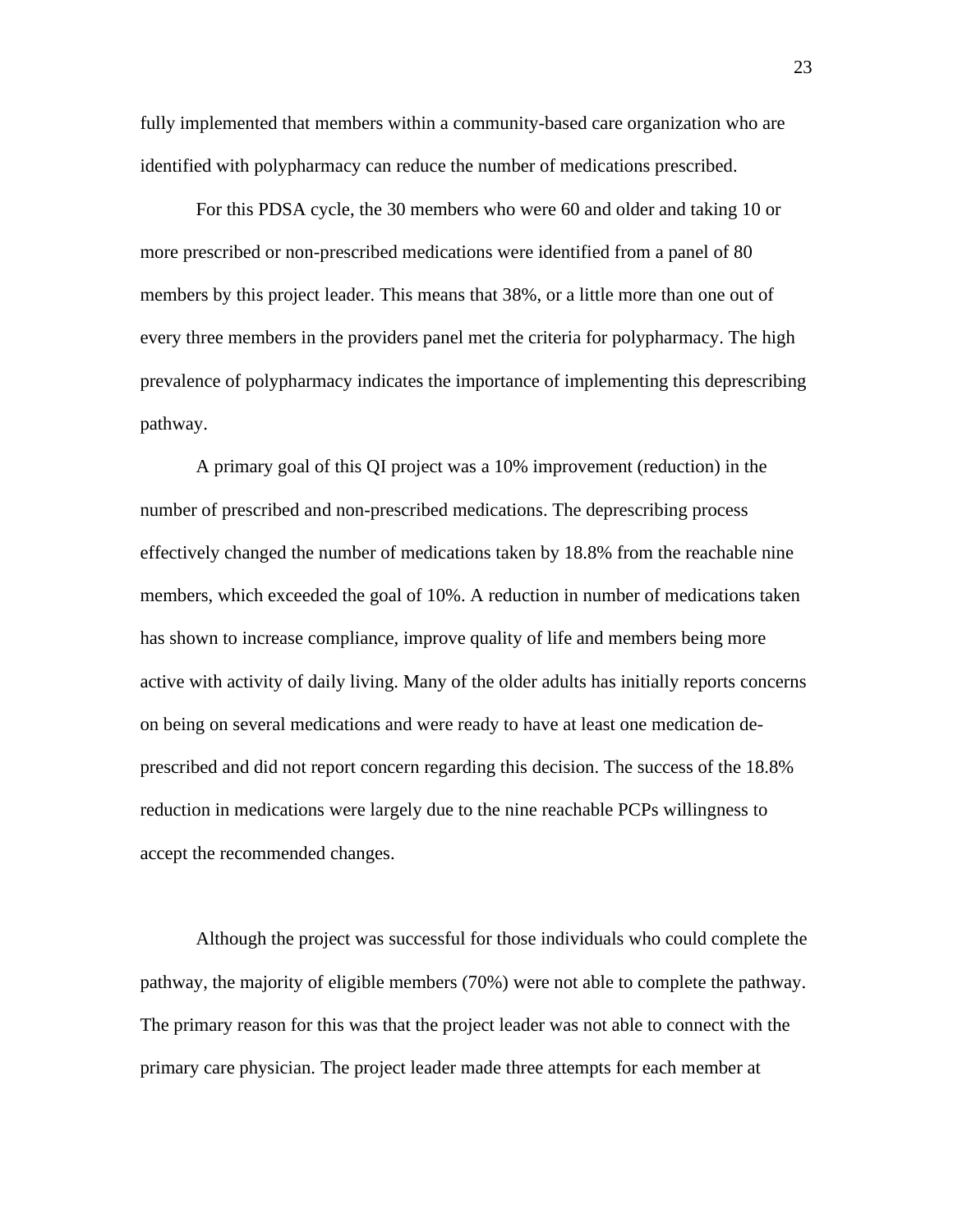different times of the day to widen the likelihood of reaching the PCPs office. The project leader ed call the provider's office and the secretary was not reachable or the provider would get the answering service. At times, the project leader would reach the secretary and inform them of the deprescribing intervention using the ARMOR tool and the plan to deprescribe, and requested that the provider return the call to discuss. These failed attempts made it difficult for the project leader to move on to the last 3 phases of the ARMOR intervention (minimize, optimize, and reassess) for the majority of eligible patients.

Plausible explanations for the difficulties in reaching the PCP could be ascribed to not enough buy-in and possible system failures between the managed care organization and the PCP's office. Many of the PCPs do not understand the role of the managed care advance practice clinicians in the patient care, in addition to the members seeing their PCPs. If more collaboration were in place in the form of quarterly or semiannual meetings between the organization stakeholders (medical director, clinical manger and/or the program director) this could potentially help the organization work together to improve patient outcomes. Furthermore, the low response rate of the PCPs could also be associated with possible high caseload and time constraint from the PCP. Finally, the excess time needed to safely de-prescribe, as well as the complexity in discussing these complex members can add some hesitancy and limitation in deprescribing. Formalizing and streamlining communication for deprescribing between the managed care advanced practice nurse and PCP could help alleviate this issue.

This pre-pilot, or first PDSA cycle, was implemented by the project leader who is an advanced practice provider at the managed care organization. Many important lessons

24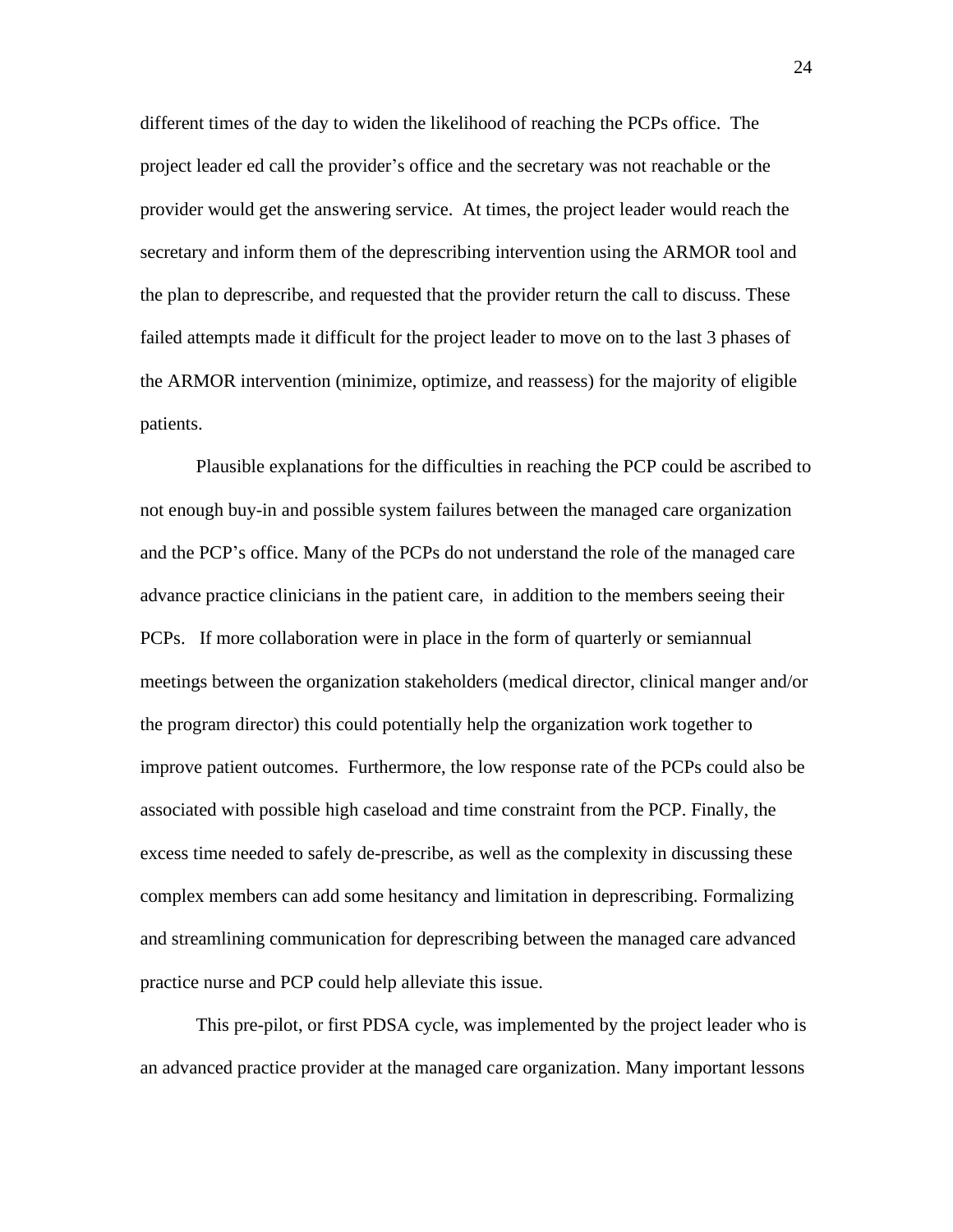were learned including the high prevalence and magnitude of polypharmacy among the patients. The initial chart audit of all 30 members showed a total of 602 prescribed and non-prescribed medications. Of the nine members who completed the entire pathway, there were a total of 203 prescribed and non-prescribed medications.

For future PDSA cycles, it would be beneficial to scale-up use of the deprescribing pathway and include all members, care partners and advance practice clinicians (APCs) in fully utilizing the pathway. To do that, staff, including APCs, stakeholders, pharmacists, and care partners, would need to be oriented to the tool. One way to do that could be a 30-minute in-service of the ARMOR tool implementation during one of the weekly two hours Interdisciplinary Team (IDT) meeting. Important messaging that could be integrated into this educational initiative include but are not limited to:

- ➢ A large amount of evidence-based literature supports the risks of polypharmacy and an already established tool like the ARMOR tool has been shown to be successful in multiple populations (Haque, 2009).
- $\triangleright$  There is a high prevalence of polypharmacy in the site managed care organization. The ARMOR tool implementation was effective in identifying prescribing of inappropriate medications for all the nine members who completed the entire pathway. This finding is aligned with the published literature.
- ➢ Provider can successfully identify polypharmacy, assess inappropriate meds and opportunities for deprescribing using similar tools like the ARMOR.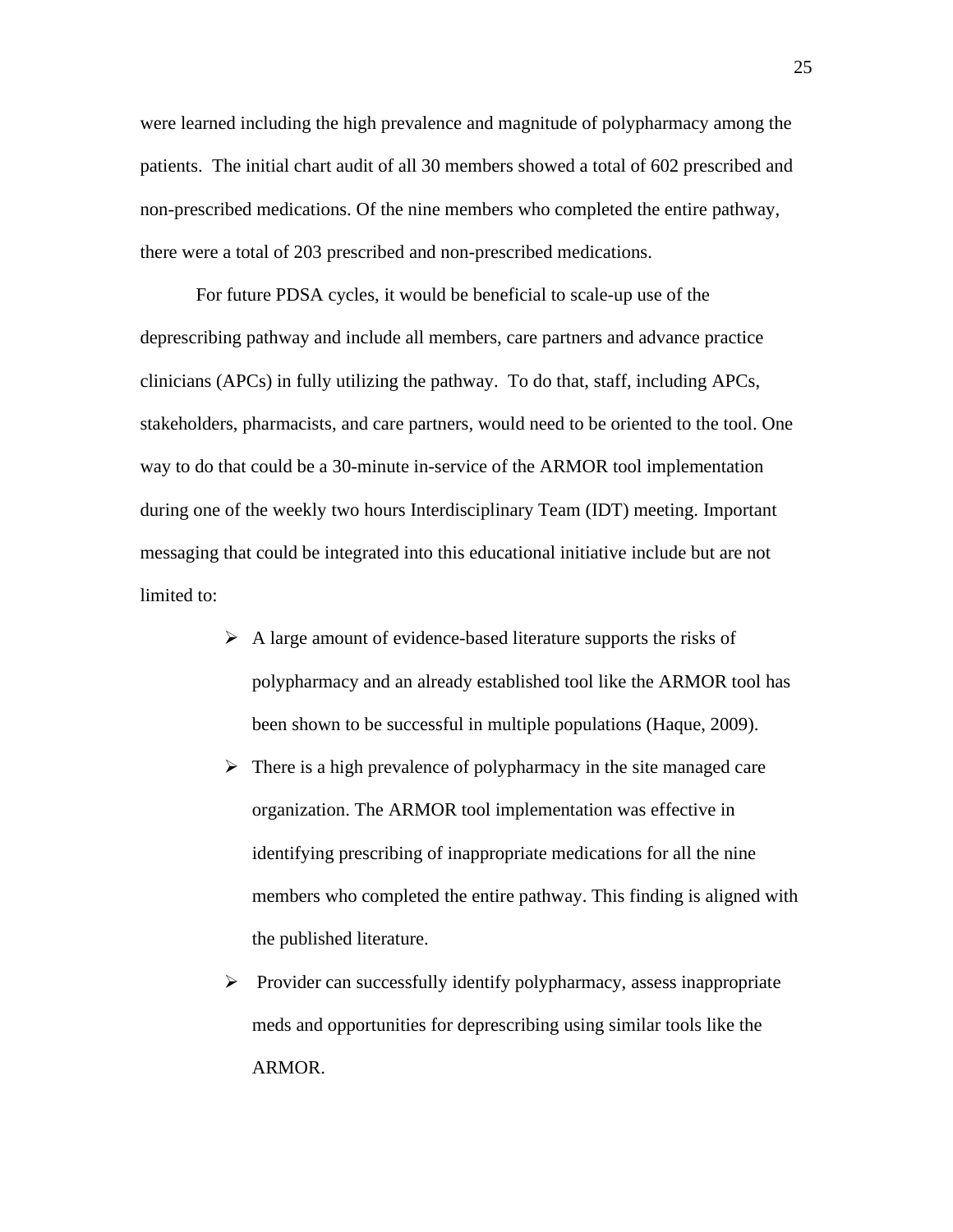$\triangleright$  The results revealed medication reconciliation is necessary, using an evidence-based tool in older adult to help expose prescribing of potentially inappropriate medication.

#### **Conclusion**

Polypharmacy is a public health crisis particularly among older adults with numerous comorbidities and who are socioeconomically challenged. Implementing an interdisciplinary deprescribing pathway that utilized the ARMOR tool was effective in reducing polypharmacy in this managed care organization in a population that was diverse and socioeconomically disadvantaged. The primary challenge to deprescribing utilizing the pathway was care coordination between the managed care organization and the primary care provider. Despite these caveats however, this project demonstrated that when a standardized deprescribing pathway which utilized the ARMOR tool is used in eligible managed care patients, and if the patients can be brought through the full pathway, deprescribing is possible. Improving collaboration with primary care providers would be critical to improving the number of patients who could benefit from the intervention.

It is also be important to continue research in this area. Interventions focusing on polypharmacy are complex and lack broad evidence of effectiveness. Although research has showed some optimistic results with the utilization of the ARMOR tool, there is no set guidelines for deprescribing, and implementation is complex as noted in this project. Additional research should be done that focus on different patient populations with polypharmacy to strengthen the evidence base of the ARMOR tool in deprescribing and polypharmacy reduction.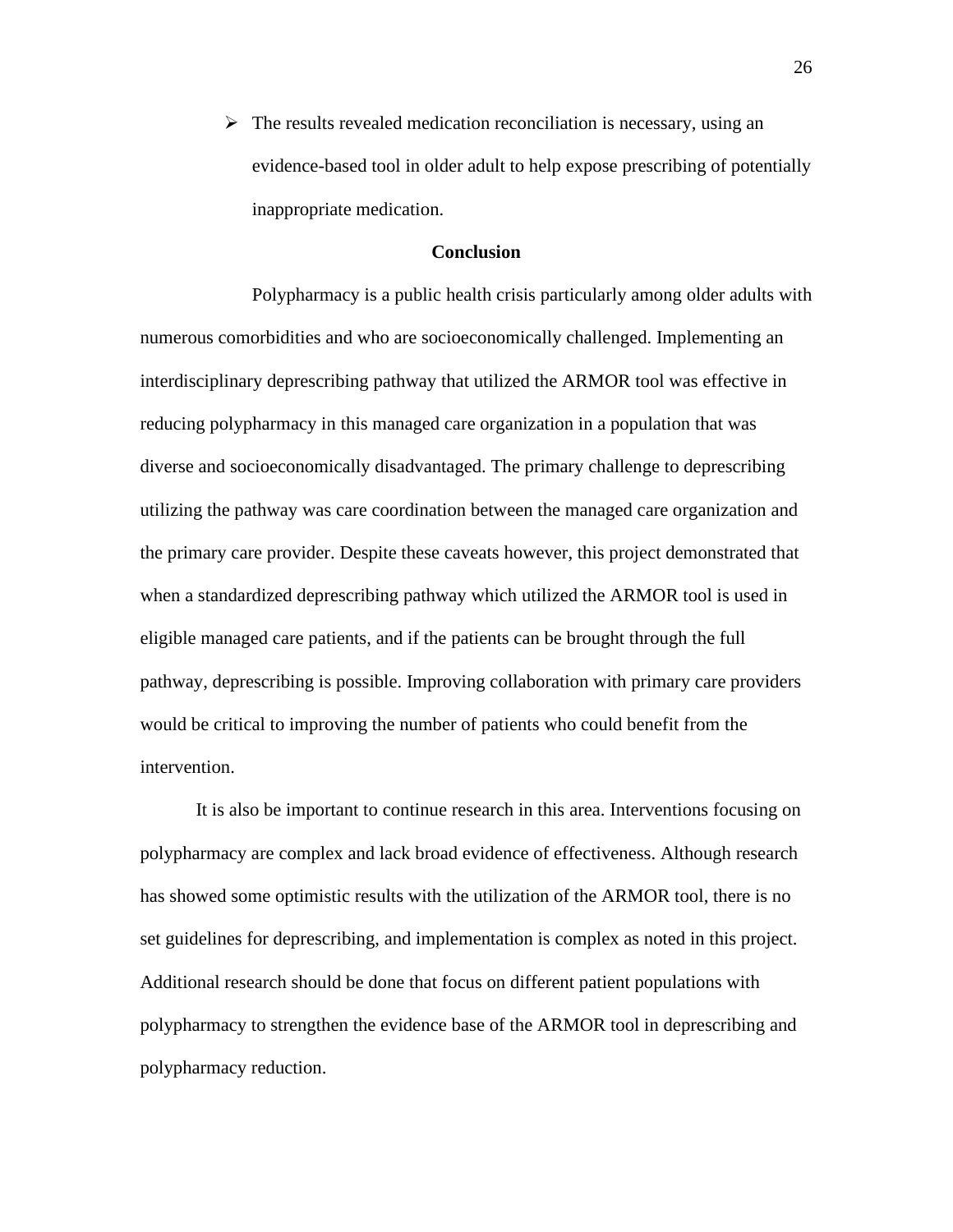#### **References**

- Ammerman, C. A., Simpkins, B. A., Warman, N., & Downs, T. N. (2019). Potentially Inappropriate Medications in Older Adults: Deprescribing with a Clinical Pharmacist. *Journal of the American Geriatrics Society*, *67*(1), 115–118. <https://doi-org.ezproxy.lib.umb.edu/10.1111/jgs.1562>
- Akazawa, M., Imai, H., Igarashi, A., & Tsutani, K. (2010). Potentially inappropriate medication use in elderly Japanese patients. *The American Journal of Geriatric Pharmacotherapy,*

*8*(2), 146–160. <https://doi.org/10.1016/j.amjopharm.2010.03.005>

- Arellano C, Saldivia G, Córdova P, Fernández P, Morales F, López M, Villa L. Using two tools to identify Potentially Inappropriate Medications (PIM) in elderly patients in Southern Chile. Arch Gerontol Geriatr. 2016 Nov-Dec;67:139-44. doi: 10.1016/j.archger.2016.08.001. Epub 2016 Aug 3. PMID: 27504710.
- Best, O., Gnjidic, D., Hilmer, S. N., Naganathan, V., & McLachlan, A. J. (2013). Investigating polypharmacy and drug burden index in hospitalised older people. Internal Medicine Journal, 43(8), 912-918.
- Bahat G, Bay I, Tufan A, et al. Prevalence of potentially inappropriate prescribing among older adults: a comparison of the Beers 2012 and Screening Tool of Older Person's Prescriptions criteria version 2. Geriatr Gerontol Int. 2017;17(9):1245– 1251.

Bozak MG. Using Lewin's force field analysis in implementing a nursing information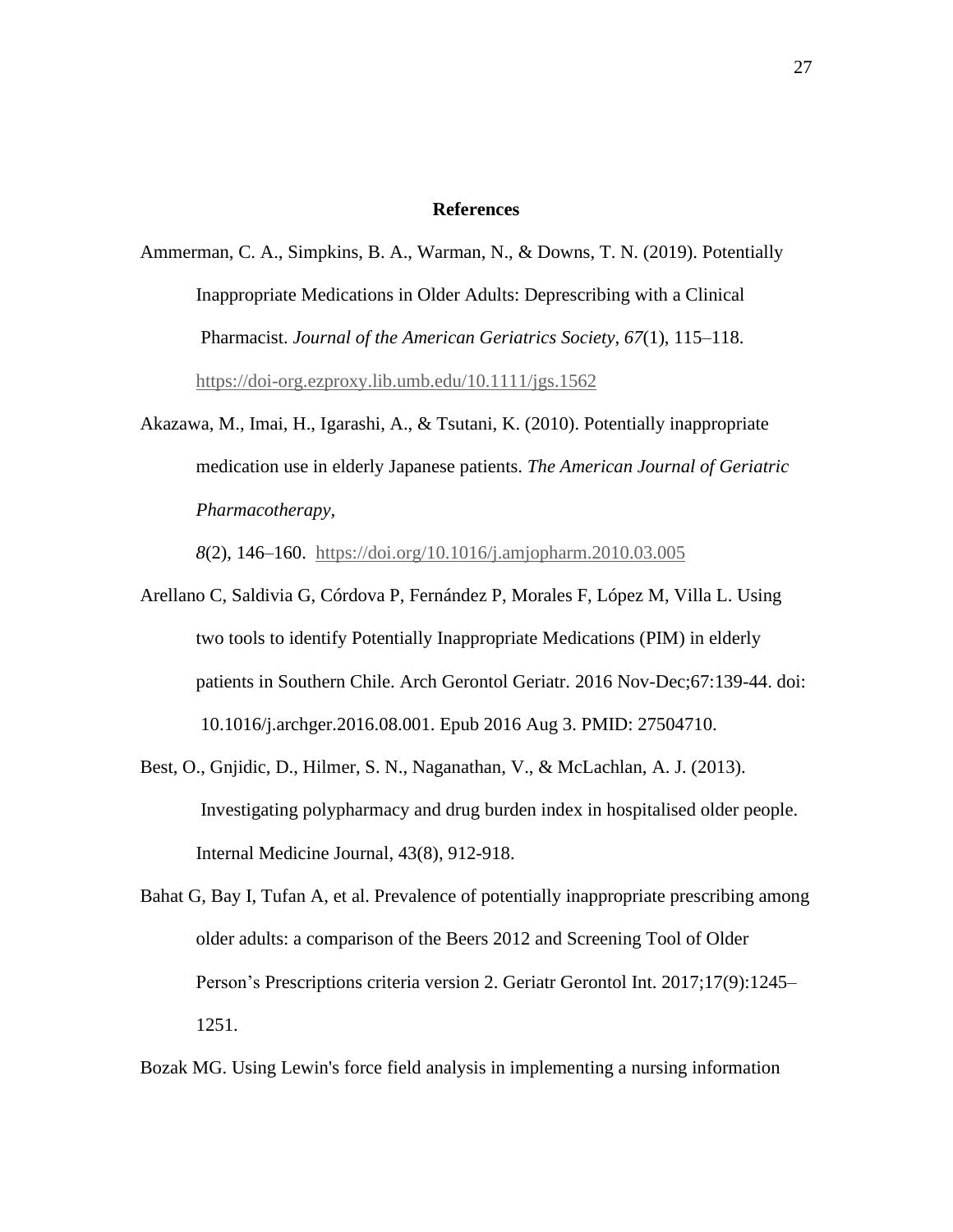system. Comput Inform Nurs. 2003 Mar-Apr;21(2):80-5; quiz 86-7. doi: 10.1097/00024665-200303000-00008. PMID: 12802948.

- Bilyeu, K., Gumm, C., Fitzgerald, J., Fox, S., & Selig, P. (2011). Reducing the use of potentially inappropriate medications in older adults. American Journal of Nursing, 111, 47–52. <http://journals.lww.com/AJNOnline/pages/default.aspx>
- Brown, B., & Earnhart, J. (2004). Pharmacists and their effectiveness in ensuring the appropriateness of the chronic medication regimens of geriatric inpatients. The Consultant Pharmacist, 19, 432–436.
- Cadogan, C. A., Ryan, C., & Hughes, C. M. (2016). Appropriate polypharmacy and medicine safety: when many is not too many. Drug safety, 39(2), 109-116.
- Cantlay, A., Glyn, T., & Barton, N. (2016). Polypharmacy in the elderly. InnovAiT, 9(2), 69-77
- Curry L, Walker C, Hogstel M, Burns P. Teaching older adults to self-manage medications:preventing adverse drug reactions. *J Gerontol Nurs*. 2005;31(4):32- 42.
- Curtis, L., Ostbye, T., Sendersky, V., Hutchinson, S., Dans, P., Wright, A., ... Schulman, K.(2004). Inappropriate prescribing for elderly Americans in a large outpatient population.Archives of Internal Medicine, 164, 1621–1625

Gallagher P, O'Mahony D. STOPP (Screening Tool of Older Persons' potentially inappropriate Prescriptions): application to acutely ill elderly patients and comparison with Beers' criteria. Age Ageing. 2008 Nov;37(6):673-9. doi: 10.1093/ageing/afn197. Epub 2008 Oct 1. PMID: 18829684.

Goulding, M. (2004,). Inappropriate medications prescribing for elderly ambulatory care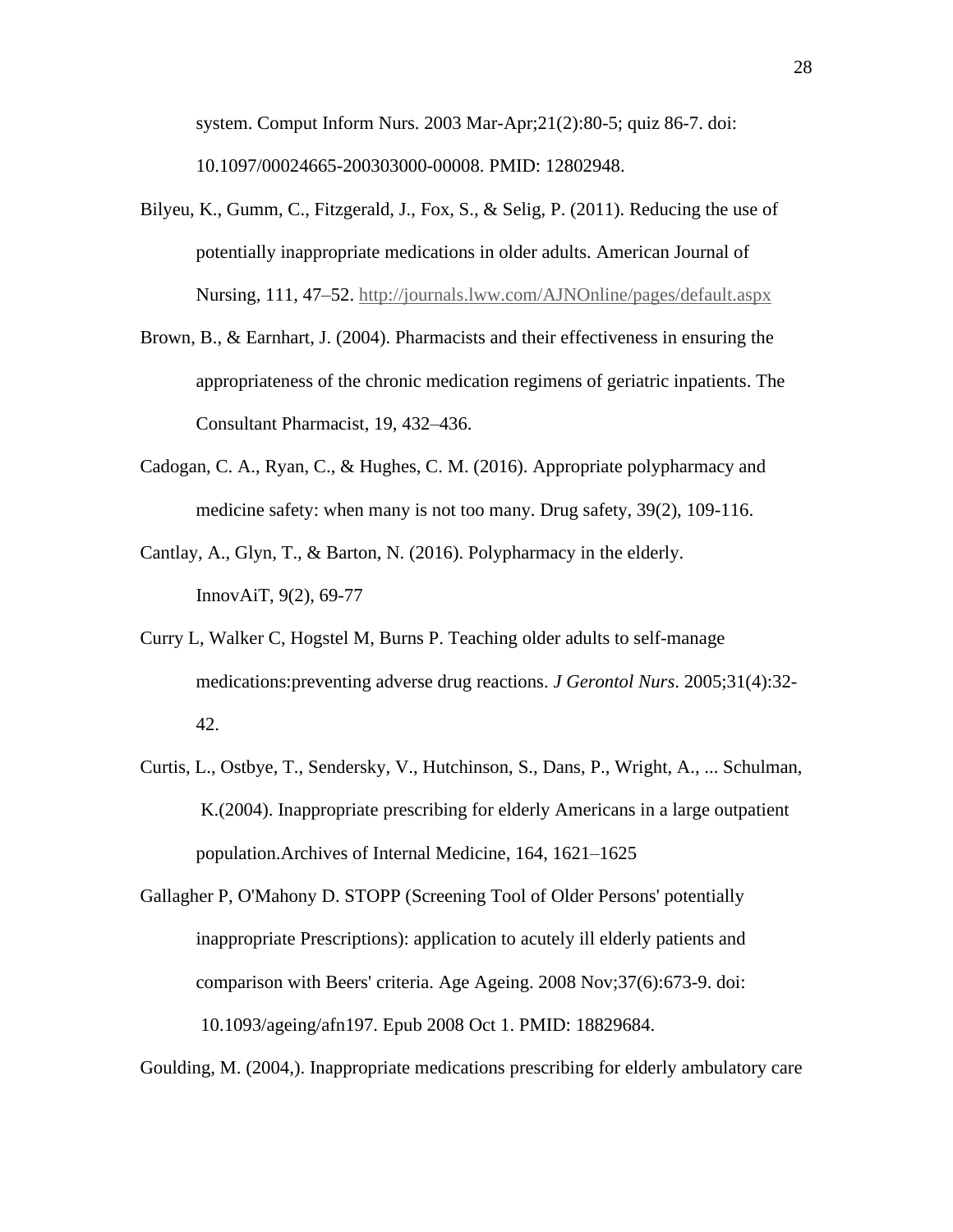patients. Archives of Internal Medicine, 164, 305–312.

- Haque, R. (2009). ARMOR: a tool to evaluate polypharmacy in elderly persons. Annals of Long-Term Care, 17(6), 26-30.
- Halli-Tierney AD, Scarbrough C, Carroll D. Polypharmacy: Evaluating Risks and Deprescribing. Am Fam Physician. 2019 Jul 1;100(1):32-38. PMID: 31259501.
- Hustey, F., Wallis, N., & Miller, J. (2007). Inappropriate prescribing in an older ED population.Journal of Emergency Medicine, 84, 804–807.
- Khamis, S., Abdi, A. M., Uzan, A., & Basgut, B. (2019). Applying Beers Criteria for Elderly Patients to Assess Rational Drug Use at a University Hospital in Northern Cyprus. Journal of pharmacy & bioallied sciences, 11(2), 133–141. [https://doi.org/10.4103/jpbs.JPBS\\_208\\_18](https://doi.org/10.4103/jpbs.JPBS_208_18)
- Kritsonis, A. (2005). Comparison of change theories. International Journal of Management, Business, and Administration, 8(1), 1–6. Retrieved from http://content2.learntoday.info/ben/NRHL670\_2012/media/change.pdf
- Leelakanok N, Holcombe AL, Lund BC, Gu X, Schweizer ML. Association between polypharmacy and death: a systematic review and meta-analysis. *J Am Pharm Assoc*. 2017;57(6):729-738.e10. doi:10.1016/j.japh.2017.06.002
- Masnoon, N., Shakib, S., Kalisch-Ellett, L., & Caughey, G. E. (2017). What is polypharmacy? Asystematic review of definitions. *BMC geriatrics*, *17*(1), 230. https://doi.org/10.1186/s12877-017-0621-2
- May, C., Finch, T., Mair, F., Ballini, L., Dowrick, C., Eccles, M., ... & Rogers, A. (2007). Understanding the implementation of complex interventions in health care: the normalization process model. BMC health services research, 7(1), 148.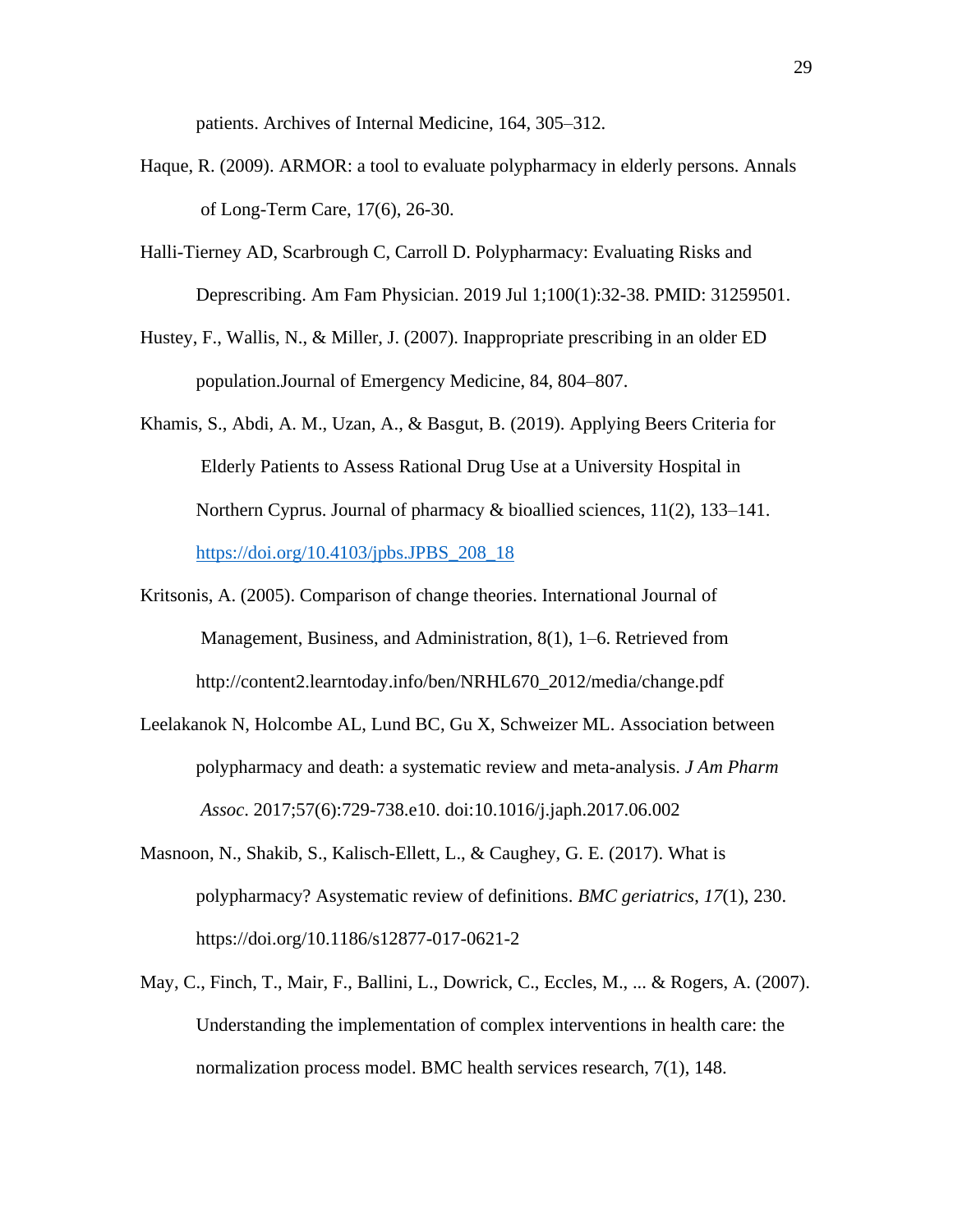- Nawaz, R., Hayat, S., Khursheed, A., Yusuf, R., & Majeed, I. (2015). Study of drug-drug interactions in polypharmacy. Journal of Pharm Research, 5(04).
- Nobili, A., Garattini, S., & Mannucci, P. M. (2011). Multiple diseases and polypharmacy in the elderly: challenges for the internist of the third millennium. *Journal of comorbidity*, *1*, 28–44. https://doi.org/10.15256/joc.2011.1.4
- O'Mahoney, D., & Gallagher, P.F. (2008). Inappropriate prescribing in the older population: Need for new criteria. *Age and Ageing; 37*(2):138-141.
- Salisbury C, Man MS, Bower P, Guthrie B, Chaplin K, Gaunt DM, et al. Management of multimorbidity using a patient-centred care model: a pragmatic clusterrandomised trial of the 3D approach. Lancet. 2018;392(10141):41–50.
- Sutherland, J. J., Daly, T. M., Liu, X., Goldstein, K., Johnston, J. A., & Ryan, T. P. (2015). Coprescription trends in a large cohort of subjects predict substantial drug-drug interactions. PloS One, 10(3), e0118991.https://doi.org/10.1371/journal.pone.0118991
- Wenger E: Communities of practice: learning, meaning and identity. 1998, Cambridge: Cambridge University Press.
- Witticke, D., Seidling, H. M., Lohmann, K., Send, A. F., & Haefeli, W. E. (2013). Opportunities to reduce medication regimen complexity. Drug safety, 36(1), 31-4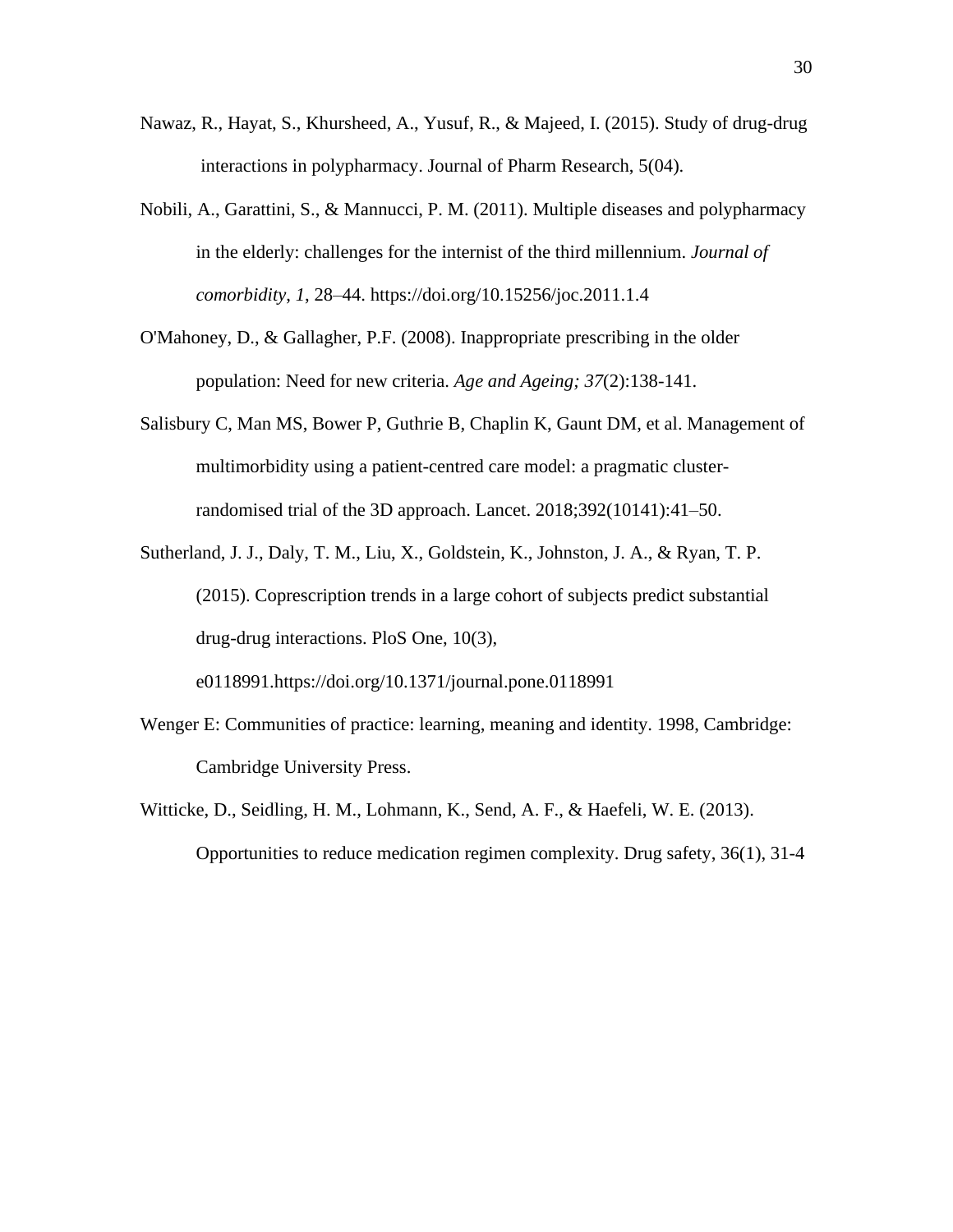#### **Appendix A**

#### Table A1: Summary Table

| <b>Number of studies</b>                    | <b>Study intervention</b>                                                                                                                                                                                                                                                                            | Leve/Quality of study                                                                                              | <b>Findings</b>                                                                                                                                                                                                                                                           |  |  |  |  |
|---------------------------------------------|------------------------------------------------------------------------------------------------------------------------------------------------------------------------------------------------------------------------------------------------------------------------------------------------------|--------------------------------------------------------------------------------------------------------------------|---------------------------------------------------------------------------------------------------------------------------------------------------------------------------------------------------------------------------------------------------------------------------|--|--|--|--|
| <b>Intervention: Deprescribing protocol</b> |                                                                                                                                                                                                                                                                                                      |                                                                                                                    |                                                                                                                                                                                                                                                                           |  |  |  |  |
| Bilyeu et al (2011)                         | An algorithm to guide the staff during medical<br>assessment and medication reconciliation upon<br>admission                                                                                                                                                                                         | VB                                                                                                                 | 46% of the PIMs identified in the cohort, providers<br>chose to either discontinue the medication, or change<br>the medication to a safer dose, or safer medication                                                                                                       |  |  |  |  |
| Haque, R. (2009)                            | The use of the ARMOR tool in a LTC facility with<br>an interdisciplinary team-based approach.                                                                                                                                                                                                        | V (Quality Improvement)                                                                                            | The application of the ARMOR tool has led to a<br>considerable reduction in polypharmacy, reduction of<br>cost of care, and decrease in hospitalization. Falls and<br>behaviors with potential of harm to self and other<br>residents also showed a decline in frequency. |  |  |  |  |
|                                             |                                                                                                                                                                                                                                                                                                      |                                                                                                                    |                                                                                                                                                                                                                                                                           |  |  |  |  |
| Sechana et al. Rashmi,<br>(2020)            | Evaluation of the common reasons of admission.<br>comorbidies, and echocardiography and to assess<br>this polypharmacy using ARMOR TOOL                                                                                                                                                              | V, In this study, classified the age group<br>into four categories that is 60-69, 70-79, 80-<br>89 and 90-99 years | Careful and thoughtful drug prescription strategy<br>seems to be able to eliminate most of the cases of<br>polypharmacy even in patients who are suffering with<br>multiple disorders.                                                                                    |  |  |  |  |
| Witticke et al., (2013)                     | The aim of the study was to investigate the<br>prevalence of medication regimen characteristics<br>that are known to reduce patient adherence to<br>drug therapy. Furthermore, we assessed to what<br>extent complex medication regimens can possibly<br>be simplified through different strategies. | ٧                                                                                                                  | Almost one-fifth of all regimen complexity<br>characteristics relevant for patient adherence were<br>avoidable by simple modifications of the medication<br>scheme, stressing the need for targeted interventions.                                                        |  |  |  |  |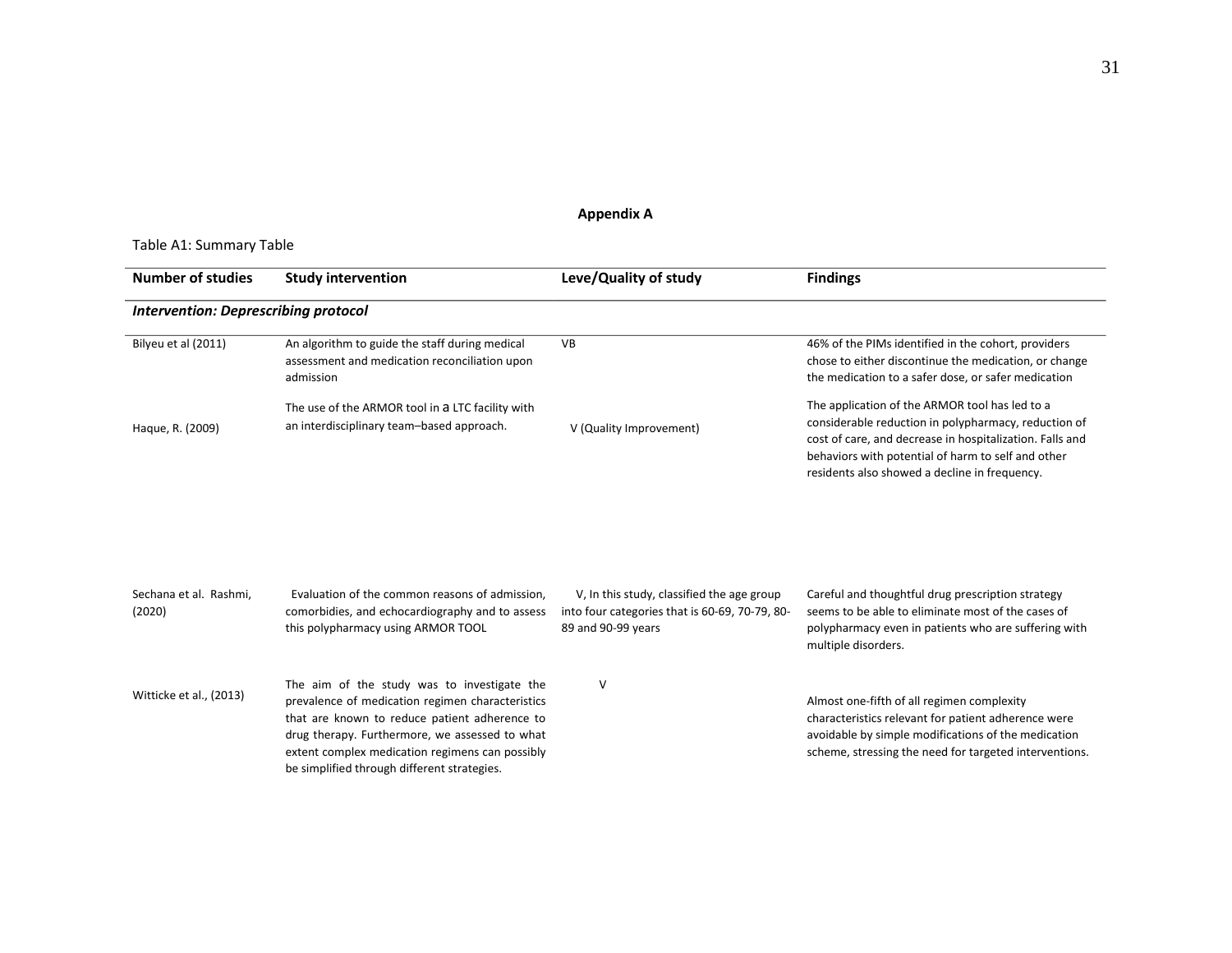#### **Appendix B**

# Figure: Force Field Analysis

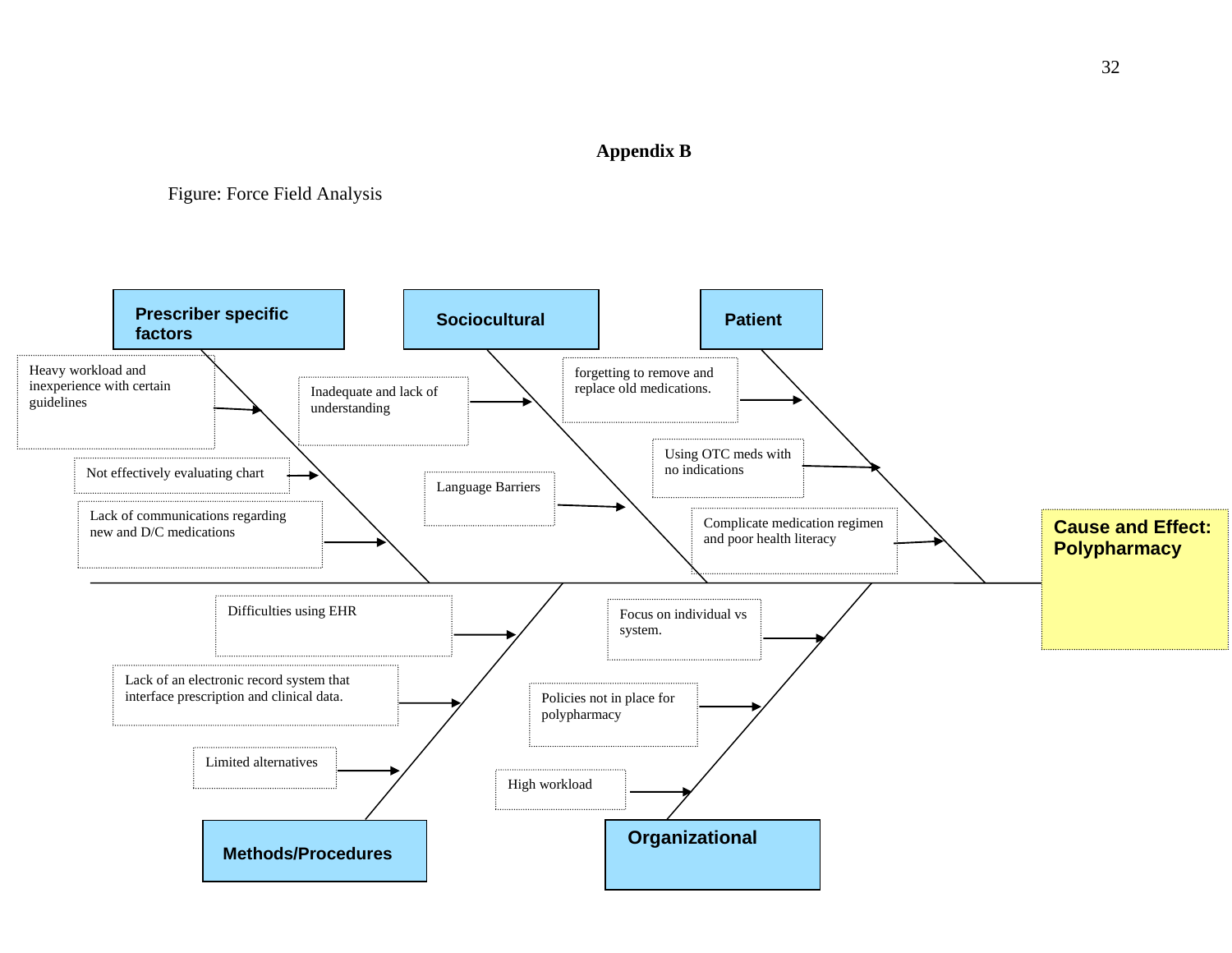#### **APPENDIX C**

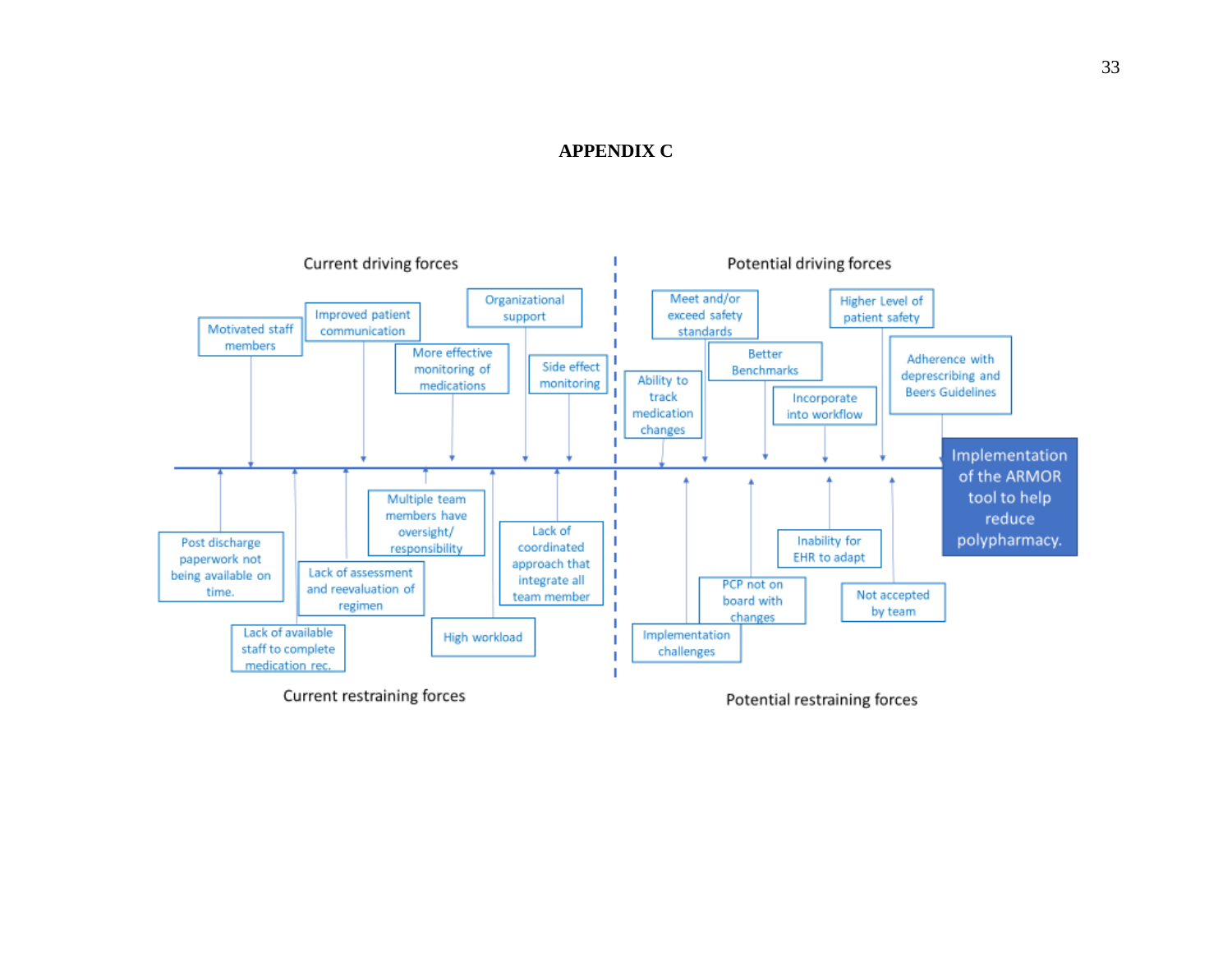#### **LOGIC MODEL**

**Problem:** The current system has no consistent and reliable method in keeping track of older adults that are on 10 medications or more, assessing the risks of polypharmacy and assessing for deprescribing needs when necessary using a stepwise approach.

 $\overline{\phantom{a}}$ 

**AIMS:** The overall aim of this quality improvement was to decrease polypharmacy and the prescription of inappropriate medications among older adults enrolled in a community-based care program. The overarching goal was to design, implement and evaluate a deprescribing pathway, and empower prescribing clinicians in using the ARMOR tool.

#### $\Box$ **Outputs: Activities: Resources:** Develop a collaborative Define deprescribing workflow between APC, Pharmacist protocol. pharmacist, and PCP to Community Clinician Adapt the ARMOR tool. monitor members that meet Electronic health record. the criteria for deprescribing. Adapt deprescribing and Beer Resources protocol into current process. Documentation of adherence. Caregiver and patient Documentation of members Assess each drug and identify motivation. patients on 10 and more responses with protocol. medications and prioritize Primary Care drugs for discontinuation. Time

Rationales and Assumptions: Older adults that are on multiple medications are at increased risks of adverse drug events, increase morbidity and mortality and decrease quality of life Imbedding the American Geriatrics Society Beer Criteria Into the pharmacist current initiative will help identify older adults that are on more than five medications and can benefits from deprescribing.

#### Providers need to review all medications at each visit

**Short Term:**

including herbal products, supplements, and over-thecounter products.

If a medication has no clear indication must be discontinued.

#### **Intermediate:**

Educated the patients about drugs in detail before initiating a new medication.

Reduction of adverse events related to polypharmacy.

#### **Long Term:**

Starting the conversation between providers and interdisciplinary team on the danger of polypharmacy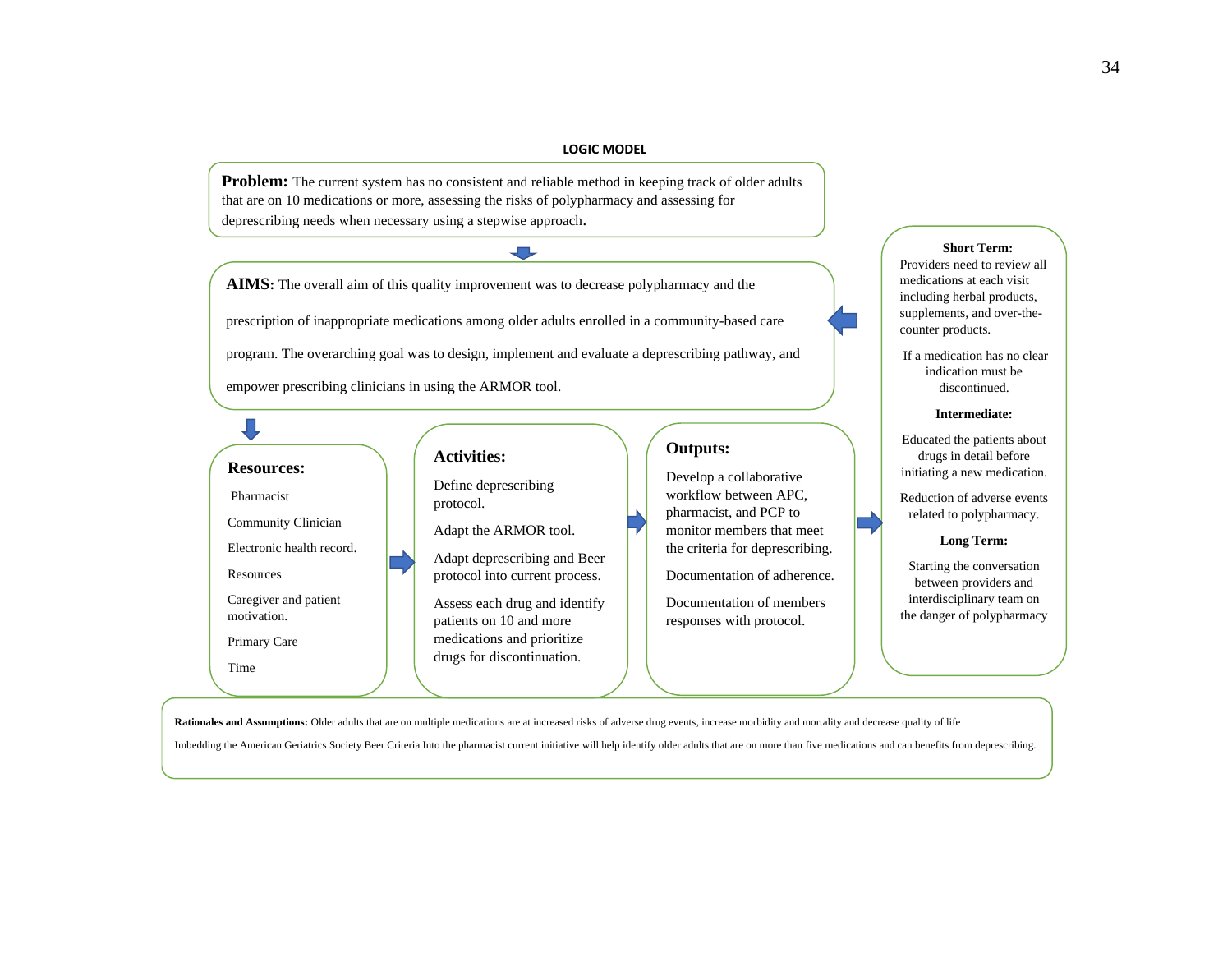# **APPENDIX E**<br>**The ARMOR TOOL**

|   | Assess   | • Beers criteria<br>$\bullet$ -blockers<br>• Pain medications<br>• Antidepressants<br>• Antipsychotics<br>• Other psychotropics<br>• Vitamins and supplements                |
|---|----------|------------------------------------------------------------------------------------------------------------------------------------------------------------------------------|
| R | Review   | • Drug-disease interactions<br>• Drug-drug interactions<br>• Adverse drug reactions                                                                                          |
| М | Minimize | • Number of medications according to functional status<br>rather than evidence-based medicine                                                                                |
|   | Optimize | • For renal/hepatic clearance, PT/PTT, -blockers,<br>pacemaker function, anticonvulsants, pain medications, and<br>hypoglycemics; gradual dose reduction for antidepressants |
|   | Reassess | Functional/cognitive status in 1 week and as needed •<br>Clinical status and medication compliance                                                                           |

**Source**: From Haque R. ARMOR: a tool to evaluate polypharmacy in elderly persons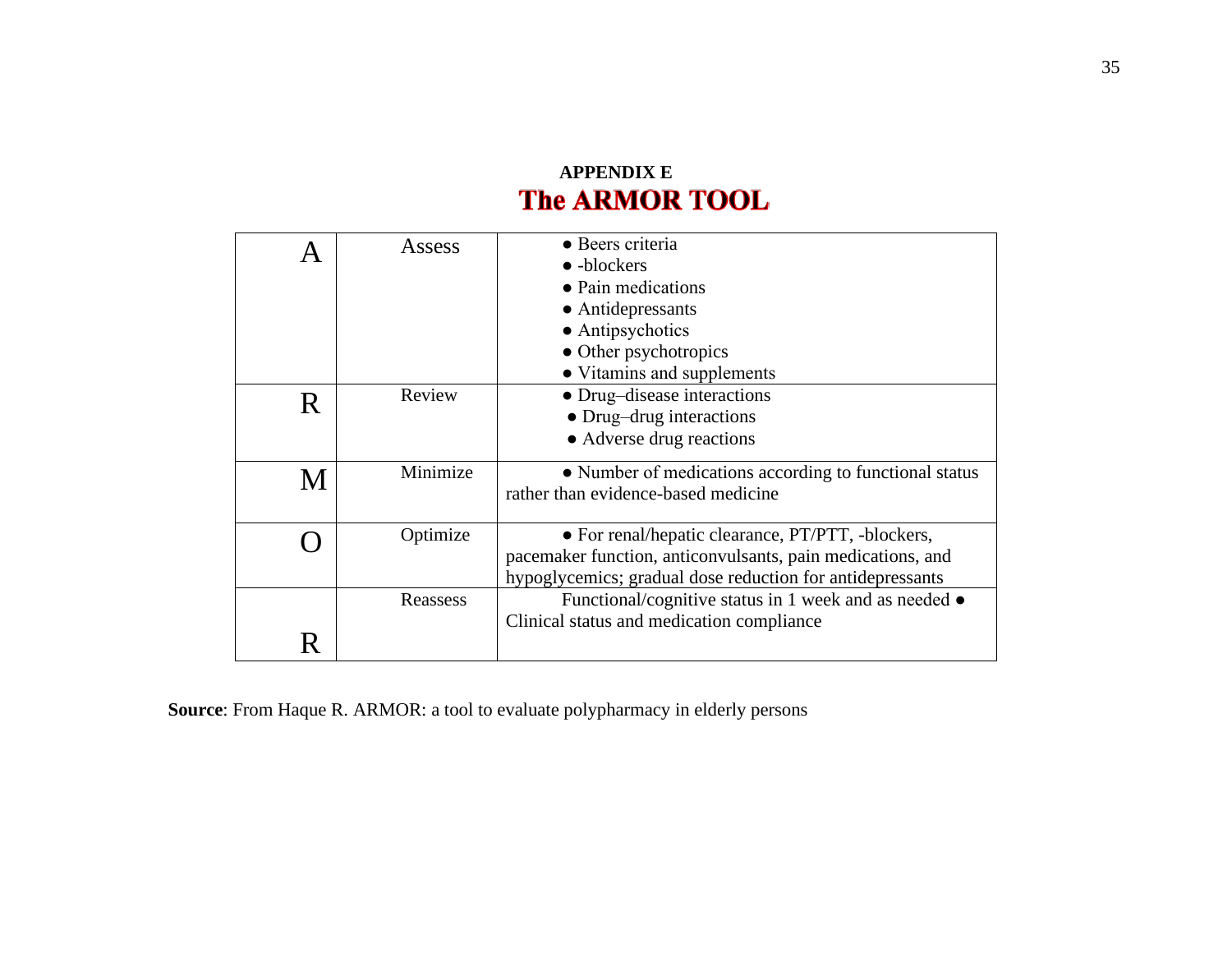#### **APPENDIX F**

|                          |                | Evidence of the following ARMOR activities in the patient's record |               |                   |                 |                         |                                                   |          |                     |                           |            |                              |                           |                    |                     |                |                          |                                 |
|--------------------------|----------------|--------------------------------------------------------------------|---------------|-------------------|-----------------|-------------------------|---------------------------------------------------|----------|---------------------|---------------------------|------------|------------------------------|---------------------------|--------------------|---------------------|----------------|--------------------------|---------------------------------|
|                          |                |                                                                    |               |                   |                 |                         |                                                   |          |                     |                           |            |                              |                           |                    |                     |                |                          |                                 |
|                          | Care Partner   |                                                                    |               | <b>APC Assess</b> |                 |                         | <b>APC Review</b>                                 | Minimize |                     |                           | Optimize   |                              |                           | Reassess           |                     | <b>OUTCOME</b> |                          |                                 |
|                          |                |                                                                    |               |                   |                 |                         |                                                   |          |                     |                           |            |                              | Did                       | did APC            |                     |                |                          |                                 |
|                          |                |                                                                    |               |                   |                 |                         | drug to                                           |          |                     | Was PCP did PCP           |            |                              | pt/caregiver              | review             |                     |                |                          |                                 |
|                          | <b>brought</b> |                                                                    | anti          | psychotr          |                 | vit                     | drug<br>all                                       | recto    | was pt specific     |                           |            | called for agree w was visit | agree w                   | functional         |                     | Change # %     |                          |                                 |
|                          |                |                                                                    | depresse opic |                   |                 |                         | Respiratiory supplem interacti indicated decrease |          | parameters          |                           |            | review recommend scheduled   | recommendati status after |                    | # meds meds improve |                |                          |                                 |
| ID/Gender                |                | huddle #medications b-blocker nts                                  |               | meds              | medication ents |                         | lons<br>$\overline{?}$                            | meds     | reviewed?           | and rec ations            |            | with Pt                      | ons                       | deprescribing post |                     |                |                          | pre/post ment Comments          |
|                          |                |                                                                    | v/n           | v/n               |                 | v/n                     | v/n                                               |          |                     |                           |            |                              |                           |                    |                     |                |                          |                                 |
|                          |                |                                                                    |               |                   |                 |                         |                                                   |          |                     |                           |            |                              |                           |                    |                     |                | <b>Contract Contract</b> |                                 |
| MS1356/Male              | <b>YES</b>     | 19 <sup>Y</sup>                                                    |               |                   | N               |                         | N                                                 |          |                     |                           |            | Y                            | Y Pt agreed               |                    | 14                  |                | 5 26%                    |                                 |
| LS5661/Male              | <b>YES</b>     |                                                                    |               |                   |                 |                         | N                                                 |          | YES(chronic low BP) |                           |            |                              | Y Pt agreed               |                    | 13                  |                | 7%                       |                                 |
| <b>MK4670(F</b>          | <b>YES</b>     | 32 <sup>N</sup>                                                    | $\mathbf{V}$  | $\mathbf{v}$      | $\mathbf{V}$    | $\mathbf{y}$            | $\blacksquare$                                    |          |                     | <b>V</b> V                | N          | N/A                          | NA                        |                    | 32 <sup>2</sup>     | $\overline{0}$ | $-0\%$                   |                                 |
| CL73062/F                |                | $31$ <sup>Y</sup>                                                  |               |                   |                 | - N                     | $\mathbf{V}$                                      |          |                     |                           |            |                              | Y Pt agreed               |                    | 28                  |                | 7%                       |                                 |
| GM11154(F)               | YES .          | 33N                                                                |               |                   |                 |                         | $\mathbf{v}$                                      |          |                     |                           |            |                              | Y Pt agreed               |                    | 30 <sup>2</sup>     |                |                          | 10% Patient was hospitalized fo |
| DM12672(F)               | <b>YES</b>     | 19N                                                                |               |                   |                 | $\mathbf{Y}$            | $\blacksquare$ N                                  |          |                     | $\mathbf{v}$              | N          | N                            | <b>NA</b>                 | <b>NA</b>          | 19                  | $\sqrt{0}$     | $-0\%$                   |                                 |
| OM22470(M)               | <b>YES</b>     | 10 <sub>N</sub>                                                    |               |                   |                 | $\mathbf{v}$            | $\mathbf{Y}$                                      |          |                     | $\mathbf{Y}$              | N          | N                            | NA                        | NΔ                 | 10                  | $\overline{0}$ | $-0\%$                   |                                 |
| MC72162(F)               | <b>YES</b>     | 17 <sup>Y</sup>                                                    |               |                   |                 |                         | $\mathbf{V}$                                      |          |                     |                           |            |                              | Y Pt agreed               |                    | 16                  |                | 6%                       |                                 |
| NG73063(F)               | <b>YES</b>     | 18N                                                                |               | $\mathbf{v}$      | $-N$            | $\blacksquare$          | $\mathbf{Y}$                                      |          |                     | $\mathsf{Y}$ $\mathsf{Y}$ |            | N                            | UTR                       |                    | 18                  |                | $0\qquad 0\%$            |                                 |
| NH82462(F)               | <b>YES</b>     | $18$ <sup>Y</sup>                                                  |               |                   | -N              | N                       | N                                                 |          |                     |                           |            | Y                            | Y Pt agreed               |                    | 15                  |                |                          | 20% Patient has had multiple a  |
| KJ31964(F)               | <b>YES</b>     | 39 <sub>Y</sub>                                                    |               |                   |                 |                         | N                                                 |          |                     |                           |            |                              | Y Pt agreed               |                    | 30 <sup>°</sup>     |                | 30%                      |                                 |
| <b>NK11759(F)</b>        | <b>YES</b>     | 35 Y                                                               |               | $\mathbf{v}$      | N               | N                       | $\blacksquare$ N                                  |          |                     | $\mathbf{v}$              | N          | N                            | N                         |                    | 35 <sub>2</sub>     |                | $-0%$                    |                                 |
| FG41456(M)               | <b>YES</b>     | 39 Y                                                               |               | $\mathbf{Y}$      | N               | $- Y$                   | Y                                                 |          |                     | Y                         | <b>UTR</b> | N                            | na                        |                    | 39                  |                | 0%                       |                                 |
|                          |                |                                                                    |               |                   |                 |                         |                                                   |          |                     |                           |            |                              |                           |                    |                     |                | 20%                      |                                 |
| MJ21151(M)               | YES            | 12 Y                                                               |               |                   | - N             | - N<br>N                | N<br>N                                            |          |                     |                           |            | Y                            | Y Pt agreed               |                    | 10<br>14            |                | 43%                      |                                 |
| JB121250(M)              | <b>YES</b>     | 20 Y                                                               |               |                   |                 |                         |                                                   |          |                     |                           | Y          | Y                            | Y Pt agreed               |                    |                     | -6             |                          |                                 |
| MC113050                 | <b>YES</b>     | 10N                                                                | Y             | N                 | $\overline{N}$  | $\overline{N}$          | $\overline{N}$                                    |          |                     | Y                         | UTR        | $\overline{N}$               | <b>NA</b>                 | <b>NA</b>          | <b>NA</b>           |                |                          |                                 |
| CA03201961               | <b>YES</b>     | 23 Y                                                               |               | $\mathsf{v}$      |                 | $\mathsf{V}$            | N.                                                |          |                     |                           | UTR        | $\overline{N}$               | <b>NA</b>                 |                    |                     |                |                          |                                 |
| AB05091950               | <b>YES</b>     | 8N                                                                 |               | <sup>N</sup>      | $\mathsf{V}$    | $\overline{\mathsf{N}}$ | $\overline{N}$                                    |          |                     | $\mathsf{I}\mathsf{v}$    | UTR        | $\overline{N}$               | <b>NA</b>                 | <b>NA</b>          | <b>NA</b>           |                |                          |                                 |
| DC05101936               | <b>YES</b>     | 14 Y                                                               | - N           | $\mathsf{V}$      | ∣V              | $\mathsf{Y}$            | IN.                                               |          |                     |                           | UTR        | $\overline{N}$               | <b>NA</b>                 | <b>NA</b>          |                     |                |                          |                                 |
| JW06261961               | <b>YES</b>     | 19 Y                                                               |               | $\mathsf{V}$      | $\mathsf{v}$    | $\mathsf{Y}$            | IN.                                               |          |                     | ΙV                        | <b>UTR</b> | $\overline{N}$               | <b>NA</b>                 | <b>NA</b>          | NA                  |                |                          |                                 |
| PQ12081960               | <b>YES</b>     | 10 Y                                                               |               | -lv               | $\overline{N}$  | $\mathsf{Y}$            | $\overline{N}$                                    |          |                     |                           | UTR        | $\overline{N}$               | <b>NA</b>                 | <b>NA</b>          | NA                  |                |                          |                                 |
| HM01081961               | <b>YES</b>     | 24 Y                                                               |               | $\mathsf{v}$      | $\mathsf{v}$    | $\mathsf{Y}$            | $\overline{N}$                                    |          |                     |                           | UTR        | $\overline{N}$               | <b>NA</b>                 | <b>NA</b>          |                     |                |                          |                                 |
| MW406191                 | <b>YES</b>     | 21Y                                                                |               | $\mathsf{V}$      | $\mathsf{v}$    | $\mathsf{V}$            | IN.                                               |          |                     | ΙV                        | UTR        | $\overline{N}$               | <b>NA</b>                 | NΔ                 |                     |                |                          |                                 |
| CJ04061966               | <b>YES</b>     | 15 <sup>Y</sup>                                                    |               | $\mathsf{V}$      | $\mathsf{V}$    | $\mathsf{Y}$            | $\overline{N}$                                    |          |                     | $\mathsf{I}\mathsf{V}$    | UTR        | $\overline{N}$               | <b>NA</b>                 | NΔ                 | <b>NA</b>           |                |                          |                                 |
| OW04191961               | <b>YES</b>     | 23 Y                                                               |               | $\mathsf{V}$      | ∣γ              | $\mathsf{Y}$            | $\mathsf{N}$                                      |          |                     | ΙV                        | UTR        | $\overline{N}$               | <b>NA</b>                 | <b>NA</b>          |                     |                |                          |                                 |
| AJ11221953               | <b>YES</b>     | 12 Y                                                               |               | $\mathsf{V}$      | $\mathsf{v}$    | $\mathsf{Y}$            | $\overline{N}$                                    |          |                     | $\mathsf{I}\mathsf{V}$    | UTR        | $\overline{N}$               | <b>NA</b>                 | NΔ                 |                     |                |                          |                                 |
| PM0131966                | <b>YES</b>     | 10 <sup>Y</sup>                                                    |               | $\mathsf{N}$      | $\overline{N}$  | $\mathsf{Y}$            | IN.                                               |          |                     |                           | UTR        | $\overline{N}$               | <b>NA</b>                 | NΔ                 |                     |                |                          |                                 |
| GW1954                   | <b>YES</b>     | 17 N                                                               |               | $\mathsf{V}$      | $\overline{N}$  | $\mathsf{Y}$            | $\overline{N}$                                    |          |                     |                           | UTR        | $\overline{N}$               | <b>NA</b>                 | <b>NA</b>          |                     |                |                          |                                 |
| <b>IJ3251960</b>         | <b>YES</b>     | 12 Y                                                               | $\mathsf{N}$  | <b>N</b>          |                 | $\mathsf{V}$            | <b>N</b>                                          |          |                     | ΙV                        | UTR        | $\overline{N}$               | <b>NA</b>                 | NΔ                 |                     |                |                          |                                 |
| SB05101946               | <b>YES</b>     | 18 Y                                                               |               | $\mathsf{N}$      | $\mathsf{V}$    | <b>Y</b>                | <b>N</b>                                          |          |                     |                           | UTR        | $\overline{N}$               | <b>NA</b>                 | <b>NA</b>          | <b>NA</b>           |                |                          |                                 |
| GM08141960 YES           |                | 10 N                                                               | - N           | <b>N</b>          | $\mathsf{V}$    | - IV                    | N.                                                |          |                     |                           | UTR        | $\overline{N}$               | <b>NA</b>                 | <b>NA</b>          |                     |                |                          |                                 |
|                          |                |                                                                    |               |                   |                 |                         |                                                   |          |                     |                           |            |                              |                           |                    |                     |                |                          |                                 |
|                          |                |                                                                    |               |                   |                 |                         |                                                   |          |                     |                           |            |                              |                           |                    |                     |                |                          |                                 |
|                          |                |                                                                    |               |                   |                 |                         |                                                   |          |                     |                           |            |                              |                           |                    |                     |                |                          |                                 |
| Note:UTR=Unable to reach |                |                                                                    |               |                   |                 |                         |                                                   |          |                     |                           |            |                              |                           |                    |                     |                |                          |                                 |
|                          |                |                                                                    |               |                   |                 |                         |                                                   |          |                     |                           |            |                              |                           |                    |                     |                |                          |                                 |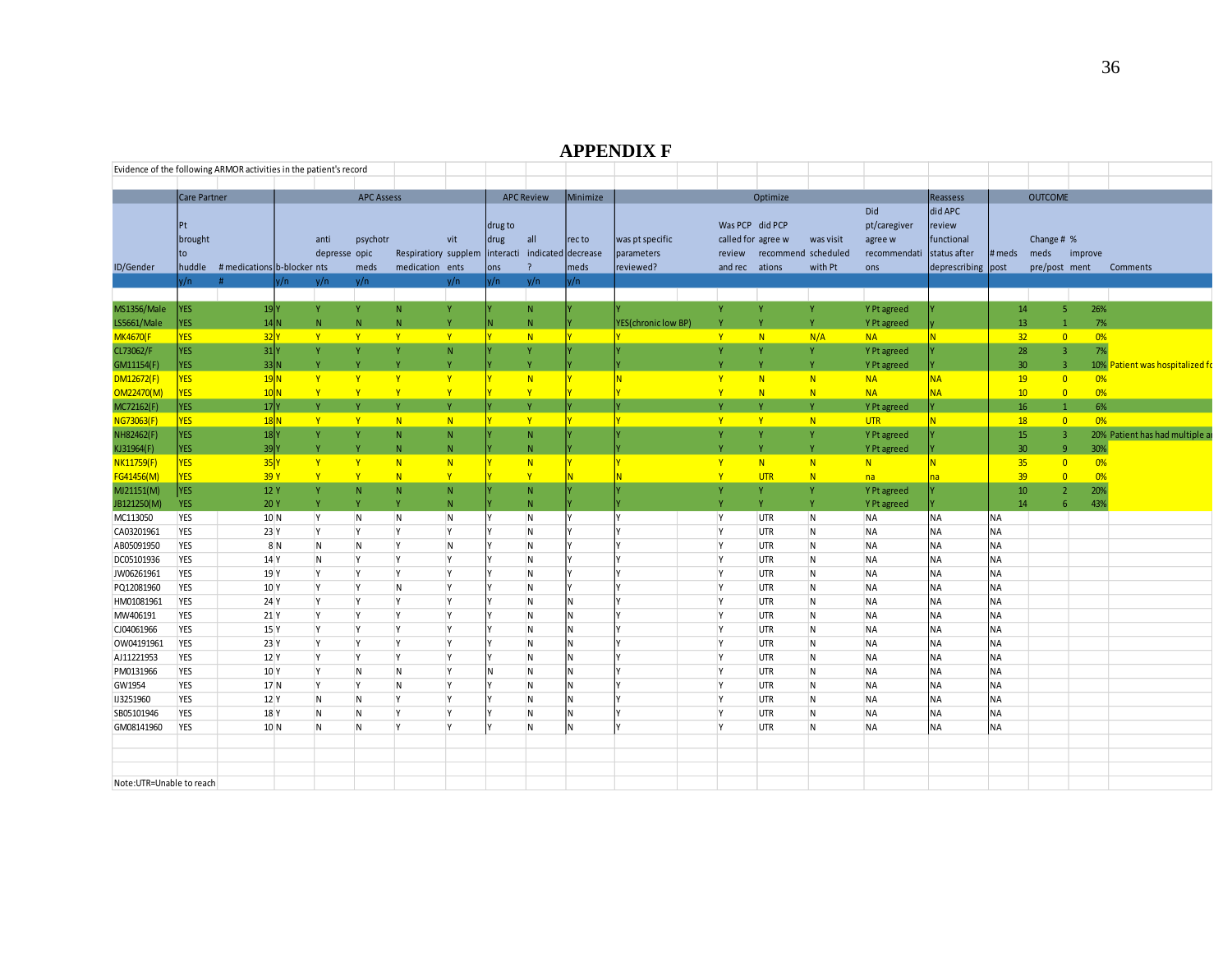#### **Polypharmacy ARMOR Deprescribing pathway**